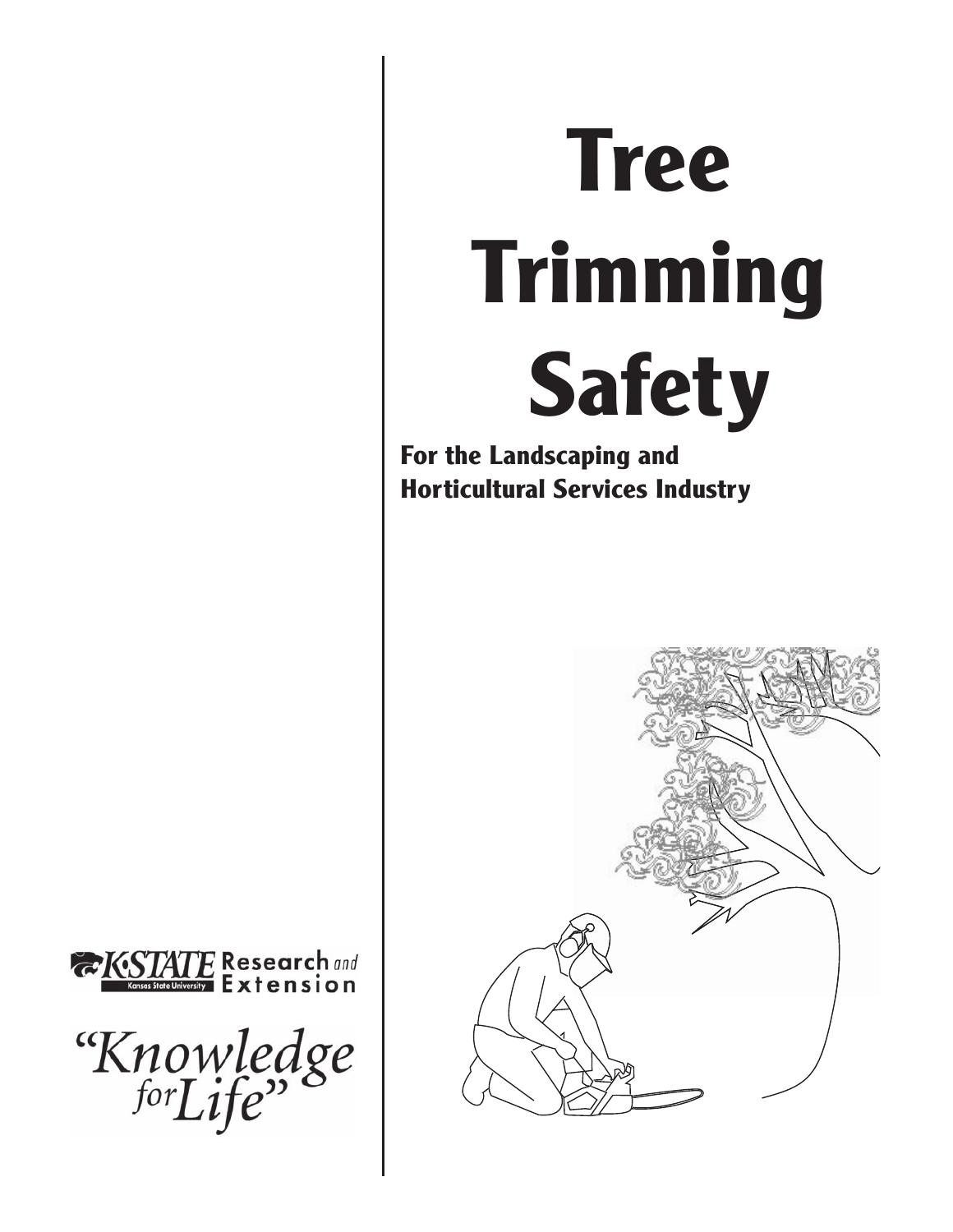## **Tree Trimming Safety**

## **Contents**

| <b>Introduction</b>                                        |  |
|------------------------------------------------------------|--|
| <b>Lesson 1</b>                                            |  |
| <b>Lesson 2</b><br>Avoid Shock & Electrocution 10          |  |
| <b>Lesson 3</b><br>Preventing Falls from Trees 14          |  |
| <b>Lesson</b> 4<br>Avoid Being Struck by Trees or Limbs 18 |  |
| <b>Lesson 5</b>                                            |  |
|                                                            |  |
|                                                            |  |

### **Disclaimer**

This material was produced under grant number 46G3-HT04 from the Occupational Safety and Health Administration, U.S. Department of Labor. It does not necessarily reflect the views or policies of the U.S. Department of Labor, nor does mention of trade names, commercial products, or organizations imply endorsement by the U.S. government.

This booklet was produced by K-State Research and Extension, Kansas State University, Manhattan, Kansas.

The information in this publication has been compiled from a variety of sources believed to be reliable and to represent the best current opinion on the subject. However, neither K-State Research and Extension nor its authors guarantee accuracy or completeness of any information contained in this publication, and neither K-State Research and Extension or its authors shall be responsible for any errors, omissions, or damages arising out of the use of this information. Additional safety measures may be required under particular circumstances.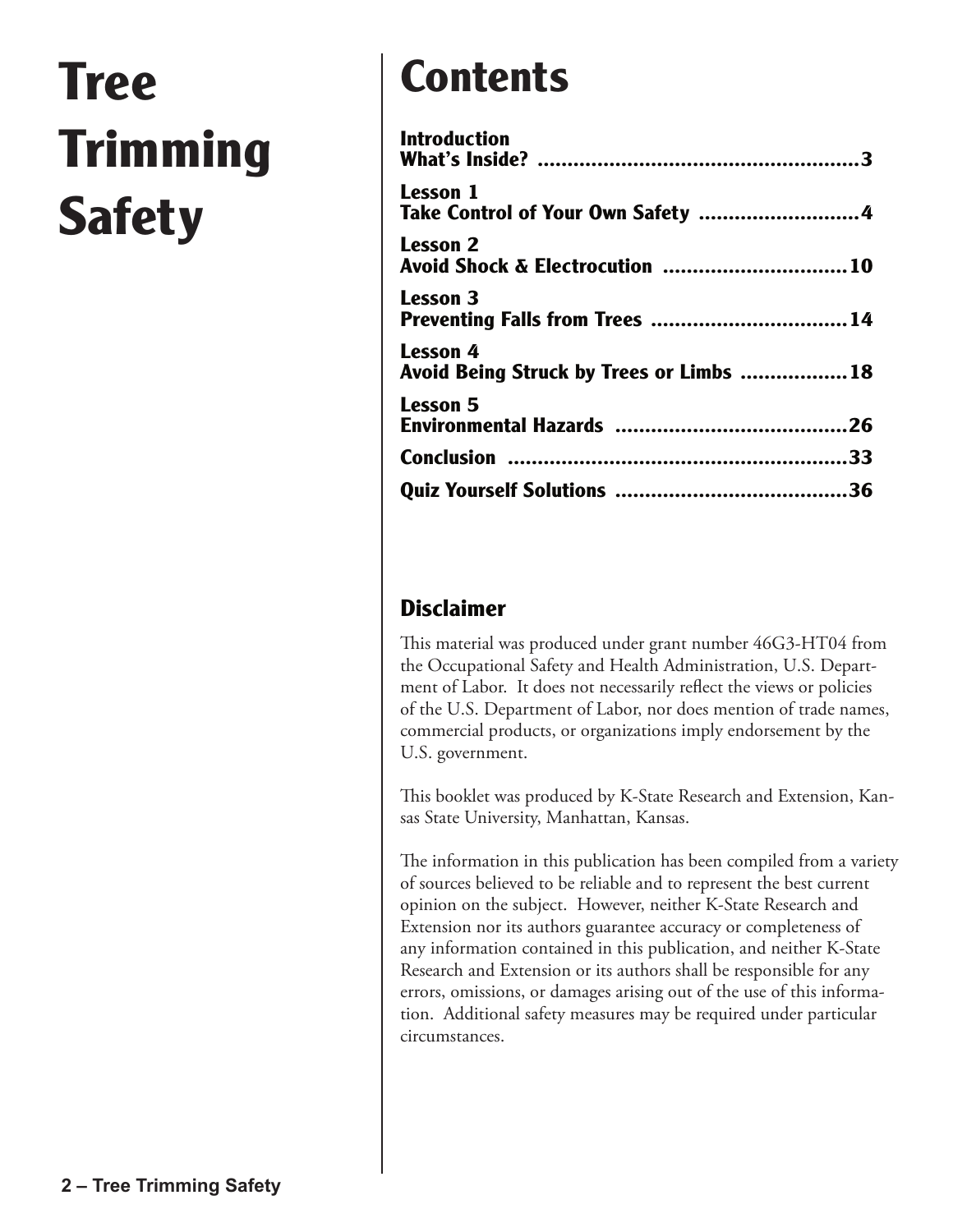## **What's Inside?**

This booklet teaches important safety practices to be followed when manually trimming trees.

Safety tips, along with real accident reports, have been combined to help you protect yourself from the hazards involved in this type of work.

Use this booklet in conjunction with hands-on safety training and equipment operator's manuals.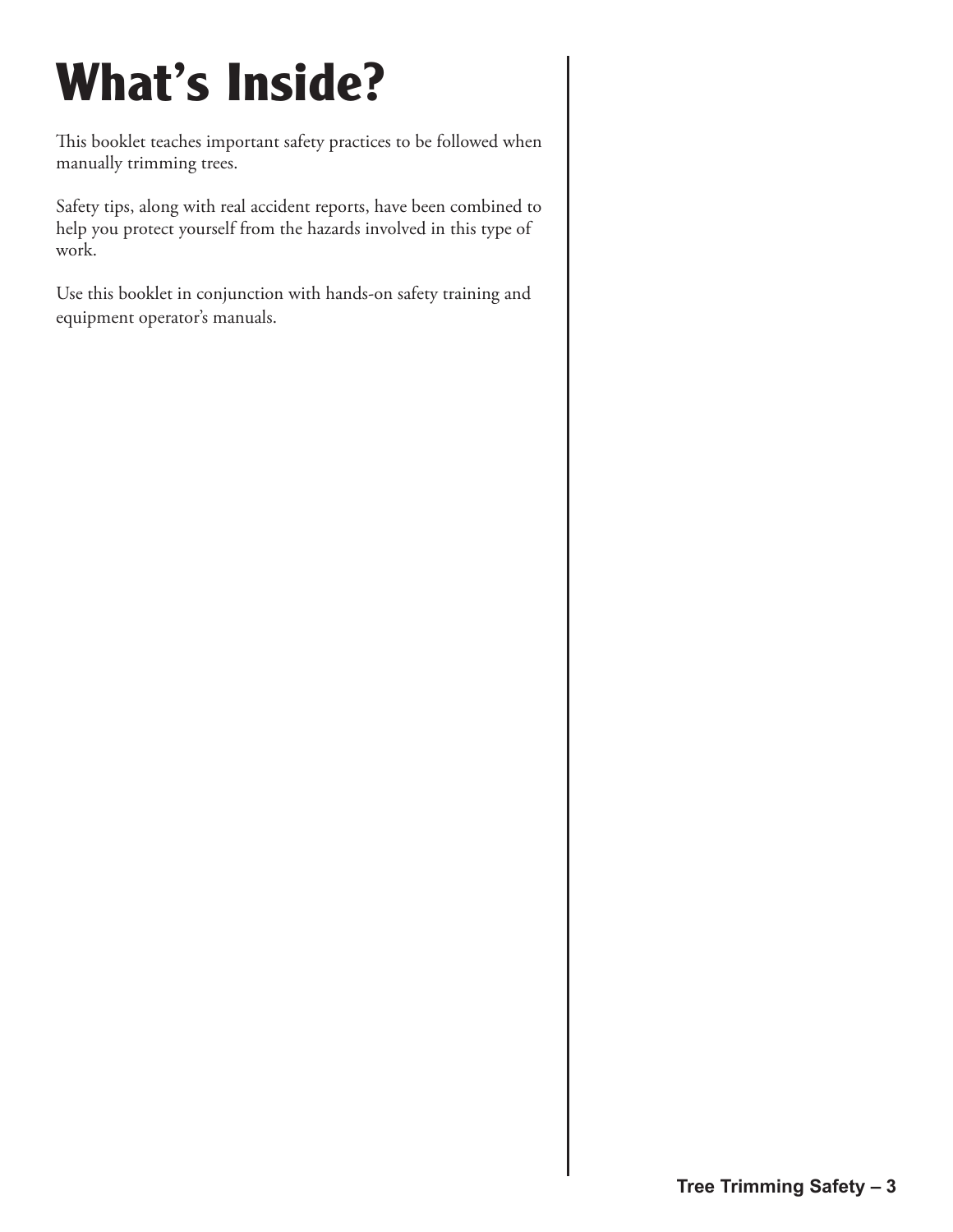## **Objectives**

- 1. Name the most common types of tree trimming accidents.
- 2. Interpret the meaning of common warning signs and labels.
- 3. Identify appropriate protective equipment.
- 4. Indicate hazards to be assessed before beginning operation.

## **Take Control of Your Own Safety**

## **Greatest Dangers**

The most common types of serious tree trimming accidents are:

#### **1. Electrocution**

 You can be seriously injured or killed if you come into contact with an electric line.

#### Accident Report

#### **Employee Electrocuted When Branch Falls on Line**

Summary OSHA Accident Inspection 1099688358

An employee was trimming a tree that was near an overhead power line. The employee misjudged the distance, cut the branch, and it fell on the line. The employee, who was still holding onto the branch, was electrocuted.

> *Always keep a safe distance from power lines. Refer to page 12 for more information.*

#### **2. Falling From Trees**

You can be seriously injured or killed if you fall from a tree.

#### Accident Report

#### **Employee Falls After Disconnecting Both Lanyards**

Summary of OSHA Accident Inspection 126621820 While working in a tree, an employee disconnected one lanyard to move around some limbs. After climbing approximately 60 feet up the tree, he disconnected the second lanyard before reconnecting the first. The employee fell and died of head injuries.

> *Always make sure all safety lines are connected.*

#### **3. Being Struck by Trees or Limbs**

You can be seriously injured or killed if you are struck by falling trees or limbs.

#### Summary of OSHA Accident Inspection 125616698 Accident Report **Employee Struck by Falling Limb**

An employee was felling trees in a forested area when a limb fell from an adjacent tree and struck him on the head. The employee was killed.

> *Always wear a hard hat and do a pre-start inspection before beginning work.*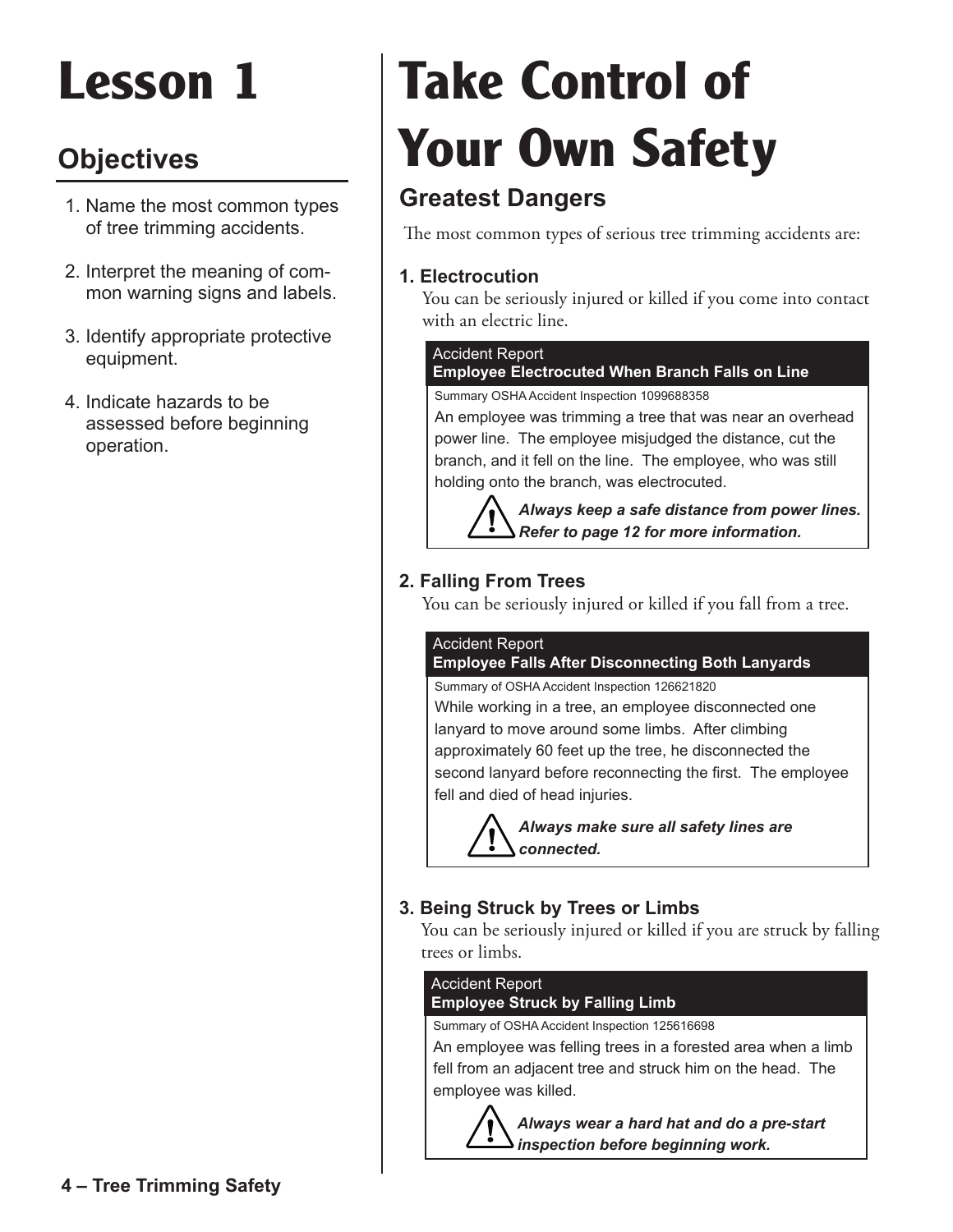## **Help Yourself**

Safe work habits are important. Here are three important actions you can take to be safe on the job site.

#### **1. Learn All You Can.**

To prevent tree trimming accidents, read and follow directions that come with all climbing and trimming equipment. While reading, pay attention to safety instructions and look for warning labels on the equipment. If you have questions, stop and ask your supervisor before you continue.

#### **2. Concentrate on Working Safely.**

Sometimes you may be tempted to take risky shortcuts. Remember that an accident can leave you permanently injured or cut your life short. For your safety and the safety of those around you, do not take unnecessary risks. No deadline is so pressing you can't take the time to do your work safely.

#### **3. Additional Precautions**

Do not operate machinery or climb trees if you are tired or have taken drugs or alcohol. If you are on medication, discuss with your doctor or pharmacist if you are capable of climbing and operating machinery safely.

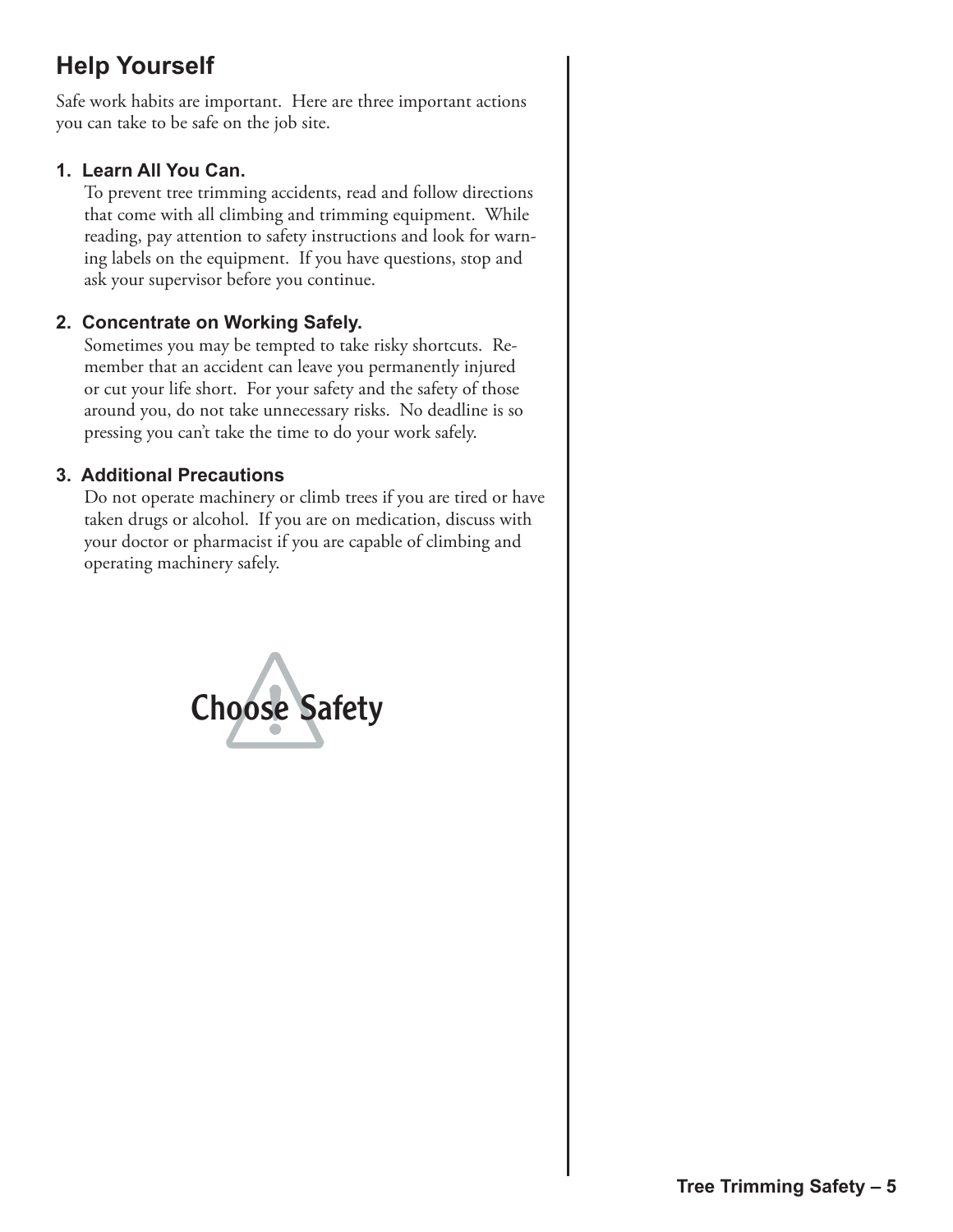## **Safety Messages and Signs**

Manufacturers put important safety messages on each piece of equipment and in the operator's manual. It is critical to read, understand and follow all safety messages.

 The triangle shape is the symbol for caution. The exclamation mark in the center means *Pay Attention*. In some instances, the triangle-shaped sign will show a picture. Other times, words explain why the sign is used.

Many safety messages use the words *Caution*, *Warning* and *Danger* to get your attention. Following are safety messages and their meanings. Each of these signs will have a written message, and perhaps a picture, about a possibly unsafe condition.

CAUTION means you need to be careful. Follow the directions on the sign or you could get hurt.



WARNING is more serious and means you need to follow the directions on the sign or you could be badly hurt or killed.



DANGER is the most serious safety message. If you don't follow the directions, you will be seriously injured or killed.



Images displayed in the caution, warning and danger boxes have been recreated from images taken with permission from ASAE S441.4, FEB04, Safety Signs.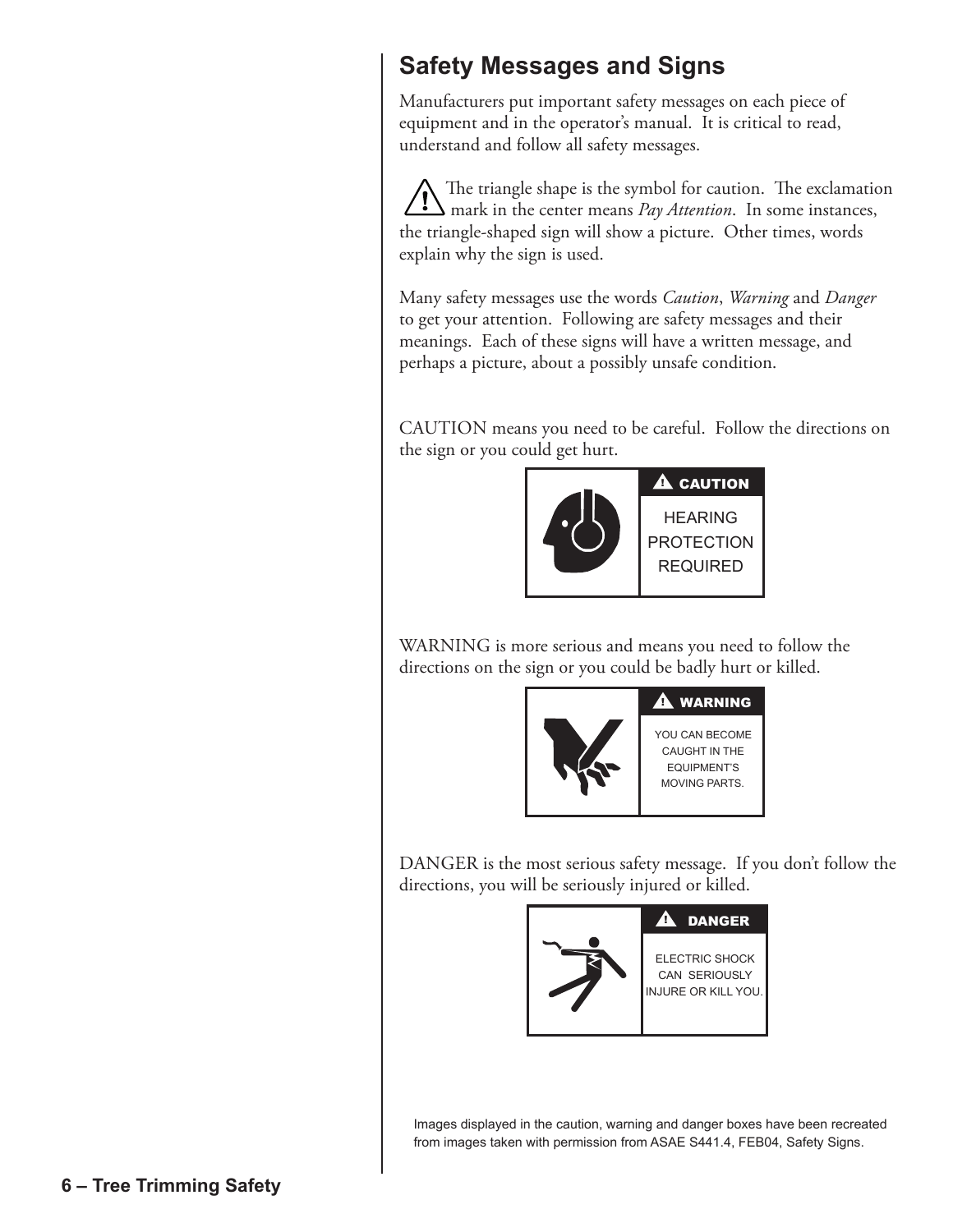## **Protective Equipment**

Certain equipment is necessary to protect you while trimming trees. The following protective equipment is required.

#### **Hard Hat**

A hard hat should be worn to protect your head from falling limbs.

#### **Gloves**

Gloves may be worn to protect your hands from puncture wounds and cuts.

#### **Sturdy, Non-Slip Boots**

Wear boots to keep a firm footing on the ground and reduce the risk of slipping and falling.

#### **Climbing Equipment**

Safety harnesses, belts, ropes, lanyards, slings and carbiners appropriate to the job are used to keep you secured in the tree.

#### **When Operating a Chainsaw You Must Wear:**

#### **Leg Protection**

Leg protection must be worn when performing ground operations. The material should be cut-resistant and cover the entire thigh to the top of each boot.

#### **Goggles or Safety Glasses**

Goggles or safety glasses must be worn at all times to protect your eyes from foreign objects.

#### **Face Shield**

A face shield should be worn to protect your face from the kickback of the machine and debris.

#### **Hearing protection.**

Over time, you will lose your hearing if you are exposed to loud noises without protection.

Two common types of hearing protection are muffs and plugs. Ear muffs should seal around your ears to properly muffle loud noises. Wash reusable ear plugs with warm, soapy water after each use in order to prevent infection. Discard disposable ear plugs after each use.

### **When to Wear Hearing Protection**

OSHA Standard 1910.95 (i) (l) requires hearing protection to be worn when sound levels exceed certain limits (generally, a daily average of 85 or 90 decibels, depending on the circumstances). These levels can be measured with a dosimeter. A hearing conservation program requiring hearing tests and other precautions may also be necessary. Check with the equipment operator's manual, as well as your supervisor, for suggestions on hearing protection for each piece of equipment and instructions on how to wear it properly.

#### **Hearing Protection Rules of Thumb**

Hearing protection may be needed if:

- ▶ You have to raise your voice significantly to be heard by someone three feet away.
- 4 After leaving a noisy area, your ears feel plugged or you hear a mild ringing or whooshing noise that goes away after an hour or two.
- $\blacktriangleright$  When you start your car in the morning, the radio is so loud from the evening before that you have to turn it down.

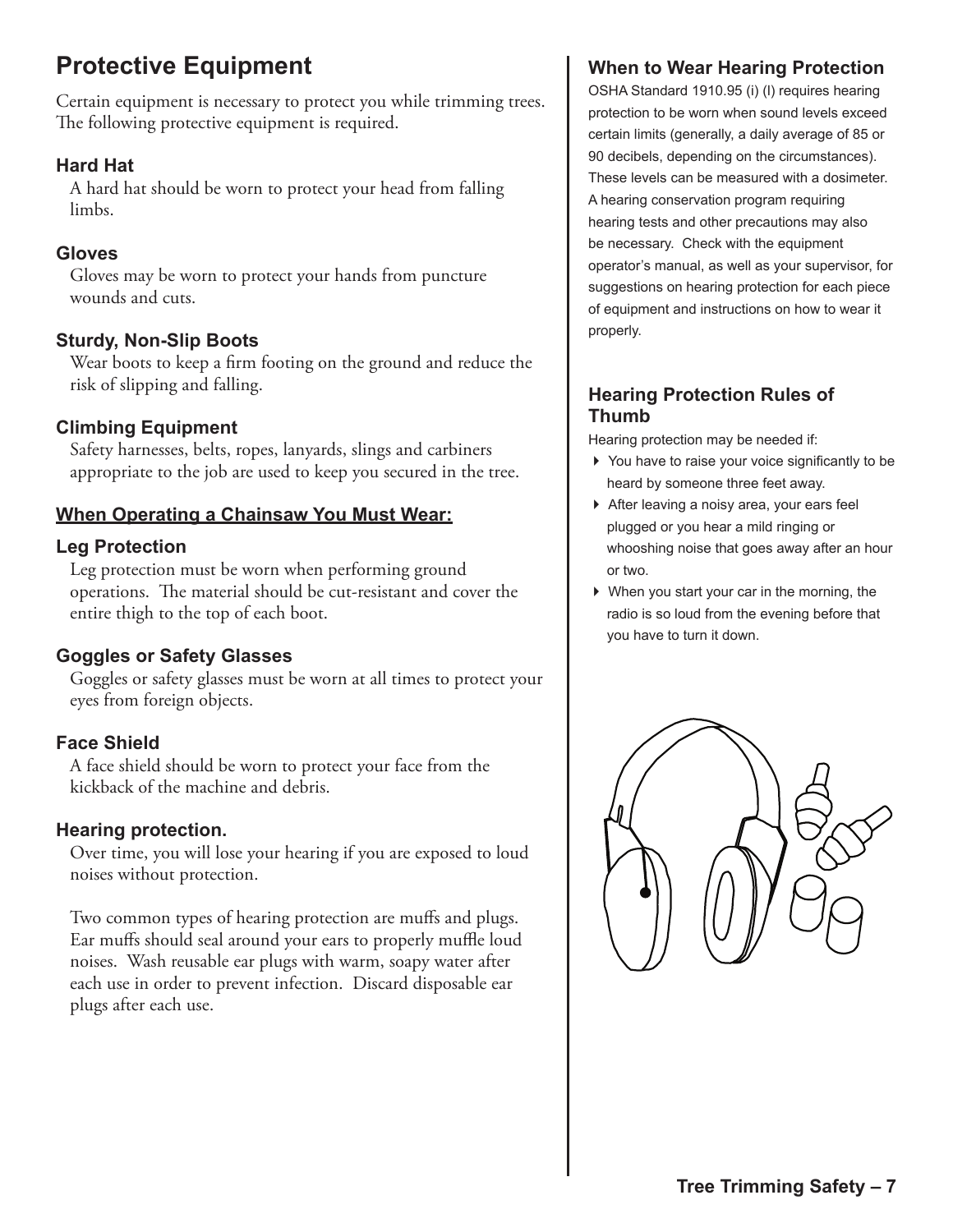### **Pre-Start Checklist**

#### **Tree**

 $\Box$  Trunk free of cracks, splits or cankers.

- $\square$  No nests, hives or other signs of animal life.
- $\Box$  No signs of poison ivy or oak.

#### **Equipment**

- $\square$  Belts and harnesses free of cracks, cuts and broken stitching.
- $\Box$  Clips, buckles and rivets not loose or broken.
- $\square$  Ropes and lanyards are dry and show no signs of fraying, intense wear or sun damage.
- $\square$  Snap catches and carabiners close securely and are the appropriate size for the D-rings in use.

#### **Location**

 $\square$  Warning signs and rumble strips are being used, when necessary, if the site is near a roadway.

 $\square$  Cones and flaggers are used to divert traffic, when necessary.

Following the inspection, should you find any hazards while climbing, descend the tree immediately and take appropriate action to solve the problem.

## **Pre-Start Inspection**

A hazard briefing must be performed before the start of each job. During this briefing, you and your supervisor should analyze the potential dangers of performing the job. Based on the analysis, choose a plan of attack and proper equipment that will help you carry out the job safely.

#### **Tree**

Ensure the trunk is stable by looking for cracks, splits and cankers. Look for any dead and rotten branches. Watch for any nests, hives, or other signs that animals may be in the tree. Look for poison ivy or oak growing on or around the tree.

#### Accident Report **Employee Suffers Infection**

Summary of OSHA Accident Inspection 119705770

An employee was trimming trees when his arm came in contact with poison oak. He suffered an allergic reaction and infection set in his arm before transferring to his leg. He was hospitalized for treatment.

> *Be on the lookout for poison ivy and oak during your prestart hazard inspection.*

#### **Equipment**

Check belts and harnesses for any cracks, cuts or broken stitching. Ensure that all clips, buckles and rivets are not loose or broken. Check ropes and lanyards for signs of fraying and intense wear. Do not use a rope that is wet, has been driven over or has been stored in the sun. These factors will weaken the elasticity and strength of the rope. Check snap catches and carabiners to make sure they will close securely and are the appropriate size for the D-ring on your harness or belt.

#### **Location**

 If working near roadways, use warning signs and rumble strips, when necessary, to alert motorists that employees are in the area. Use cones and flaggers (wearing highly-reflective vests) to divert traffic away from the area where work is being performed.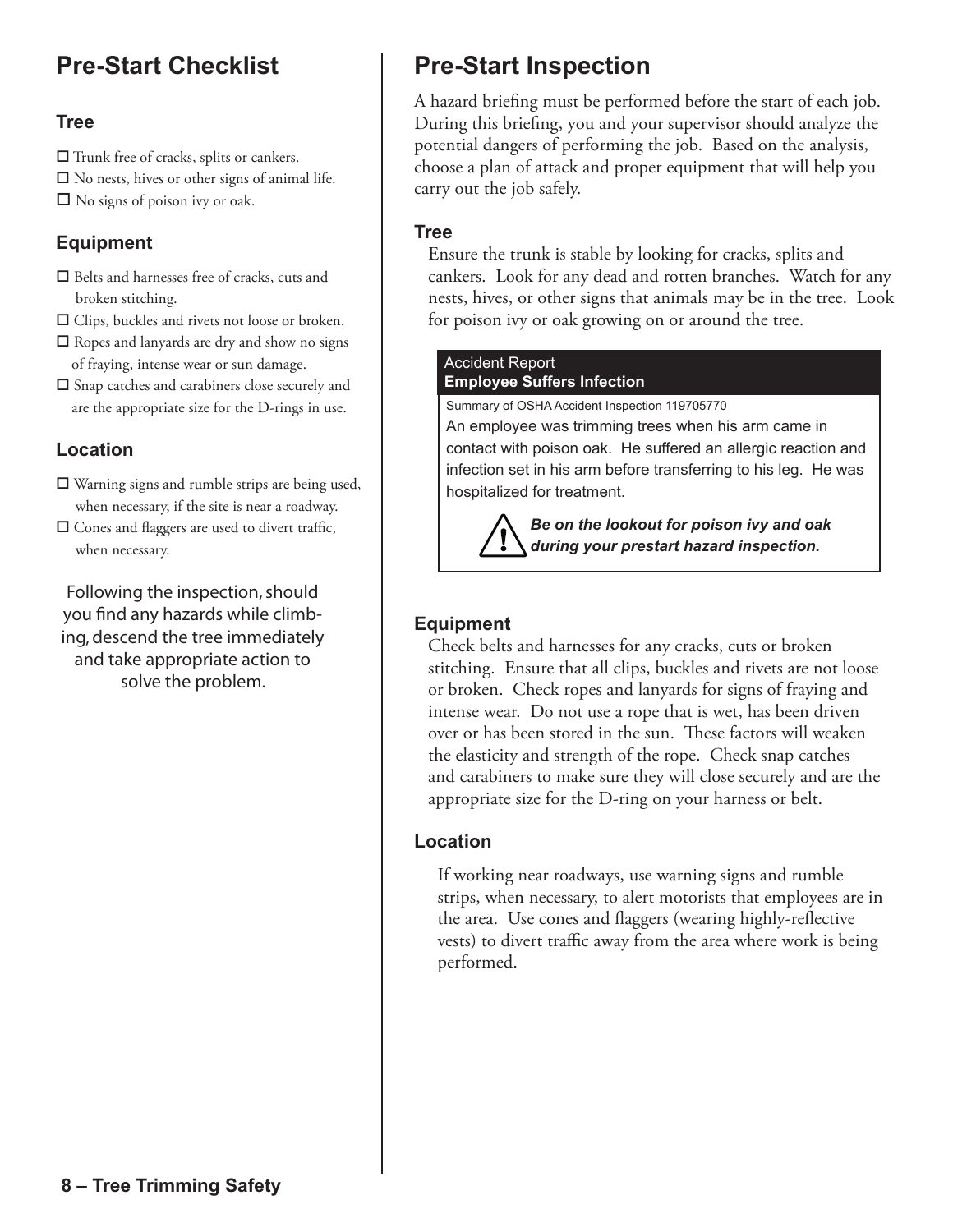## **Quiz Yourself**

#### **Answers can be found on page 36.**

Select the correct answer for the following sentences from the list below.

- a. Danger
- b. Cut-resistant
- c. Alcohol
- d. Triangle
- e. Electrocution
- 1. Do not operate machinery if you are under the influence of drugs or \_\_\_\_\_\_\_\_\_\_.
- 2. \_\_\_\_\_\_\_\_\_\_\_, falls from trees and being struck by trees or limbs are the three most commonly reported causes of serious tree trimming accidents.
- 3. The \_\_\_\_\_\_\_\_\_\_ shape is the symbol for caution.
- 4. Leg protection consisting of \_\_\_\_\_\_\_\_\_\_ material is required when operating a chainsaw during ground operations.
- 5. \_\_\_\_\_\_\_\_\_ is the most serious safety message.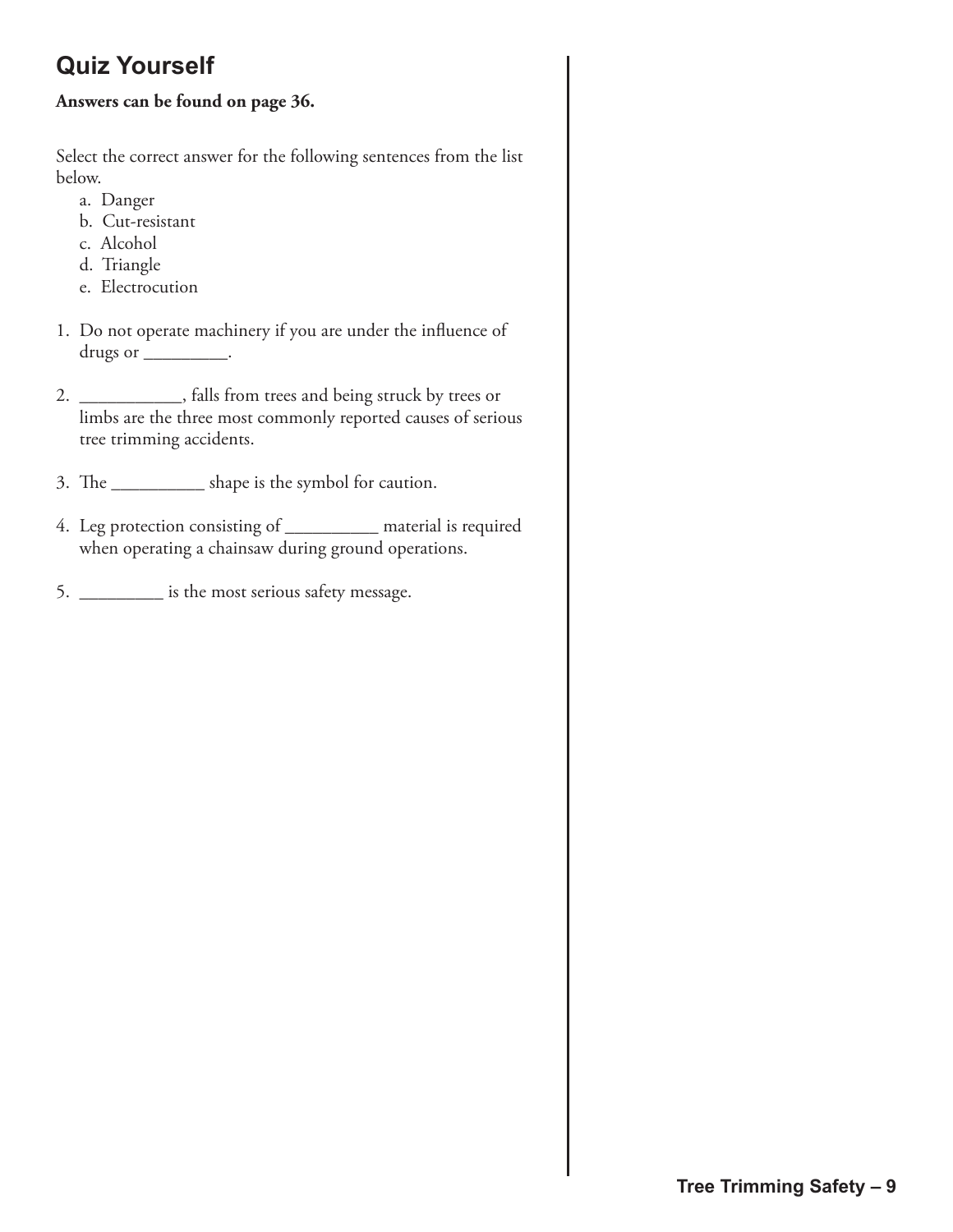## **Objectives**

- 1. Differentiate between qualified and unqualified line-clearance tree trimmers.
- 2. Recognize electrical hazards.
- 3. Identify minimum distance requirements.

## **Qualified vs. Unqualified Avoid Shock and Electrocution**

Only qualified line-clearance tree trimmers are allowed within 10 feet of energized power lines. According to OSHA, qualified employees are "those who are knowledgeable in the construction and operation of electric power generation, transmission, or distribution equipment involved, along with the associated hazards." To become a qualified line-clearance tree trimmer, you will need additional training that is beyond the scope of this book.

Qualified and unqualified employees are required to keep the minimum distances found in the tables in the next section.

## **Electrical Hazards**

You must use extreme caution when working around electrical lines. Electrocution can occur by direct contact, indirect contact or electrical arcing.

Electric shock or electrocution will occur when:

- **EF** You physically touch the line with any part of your body or clothing. Example:
	- 4 You touch a power line with your body.

#### Accident Report **Employee Leans Backward Into Power Line**

Summary of OSHA Accident Inspection 119596658

While descending a tree, an employee leaned back into a power line. He remained in contact with the 7.2-kilovolt power line for about 30 seconds before being thrown free. His supervisor performed CPR until emergency medical services arrived. The employee died of electrocution.

> *Always keep a safe distance from power lines. Refer to page 12 for more information.*

**If using an insulated boom or bucket truck, check the operator's manual to determine the maximum voltage to which it is effective. Do not exceed this limit.**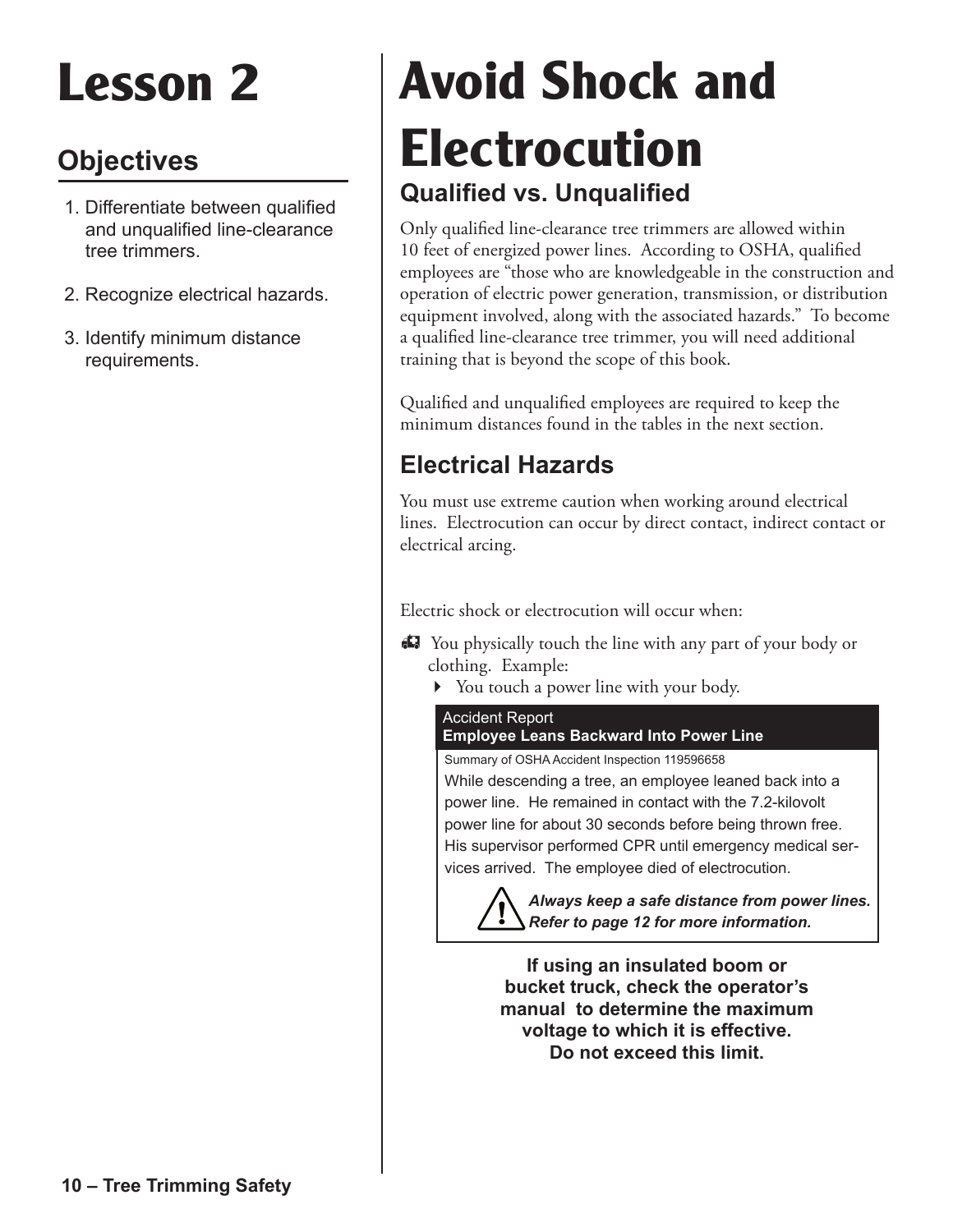Electric shock or electrocution will occur when:

- K Your body, clothing or equipment touch any material that is in contact with a power line. Example:
	- 4 The equipment you are holding touches a power line.



*Be cautious of sudden wind changes.*

Electric shock or electrocution will occur when:

- **h** The ground around a downed power line becomes electrified. This means you can be electrocuted even when you do not actually touch the power line. Examples:
	- 4 You are standing near a downed power line.

#### Accident Report

Summary of OSHA Accident Inspection 301183893 A crew was cutting down a tree when it fell into a power line, breaking it. The line arced and bounced around. An employee ran in front of the truck and was electrocuted because the ground was electrified. His coworkers dragged him from the area, called for help, and performed CPR. The employee died 45 minutes after the accident. **Employee Electrocuted by Electrified Ground**

#### *You can be electrocuted if the ground around you becomes electrified.*

Electric shock or electrocution will occur when:

- **Electricity jumps (arcs) from a power line to an object that**  is nearby. This means you can be electrocuted even when you do not actually touch the power line. Example:
	- 4 You use a pole pruner near a power line and electricity arcs from the line to the pruner.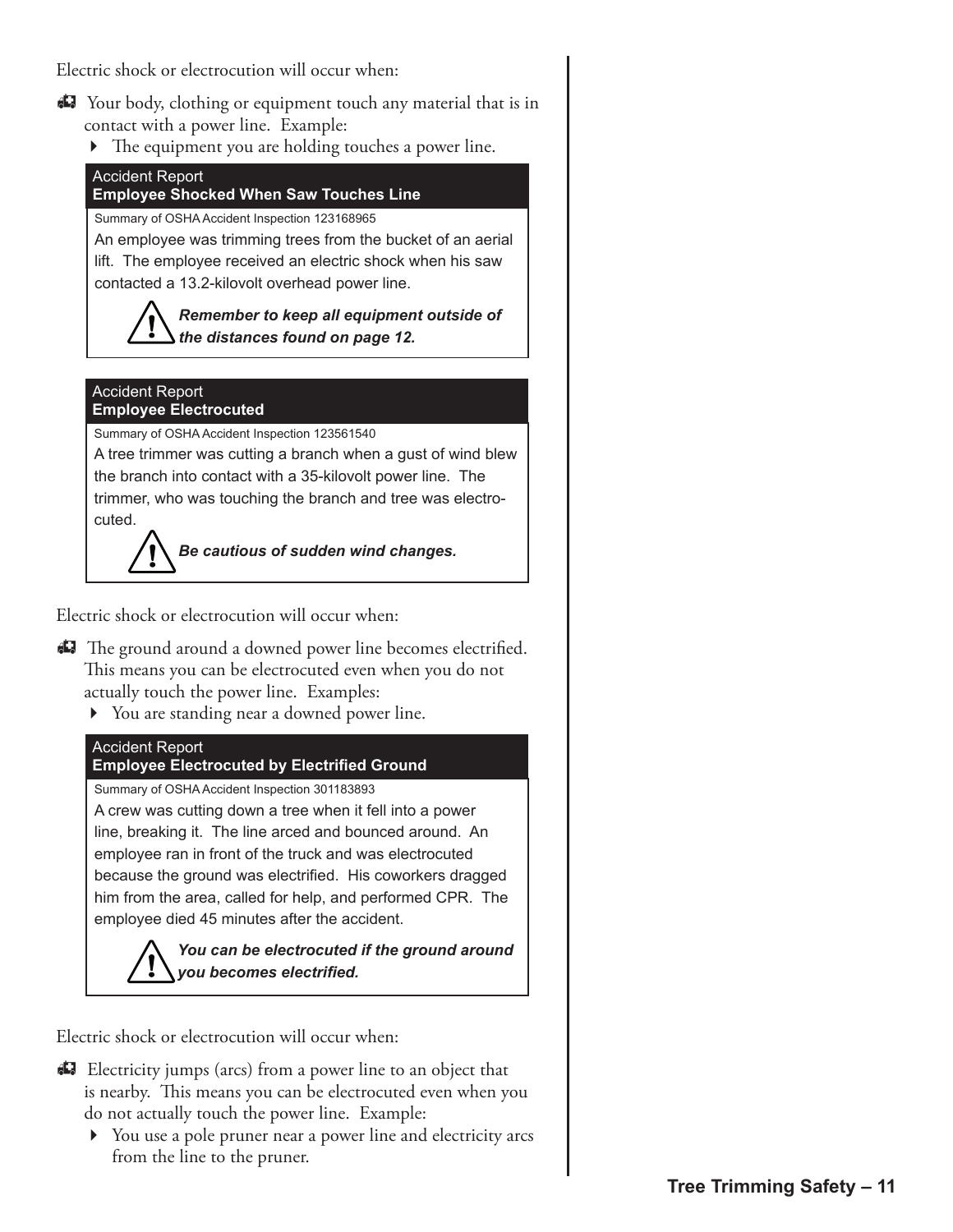### **Minimum Approach Distances**

Always assume that electrical lines are energized and work beyond the following minimum distances to avoid contact. When you must work closer than the minimum distances, contact the power company to have the lines de-energized or shielded.

Minimum approach distances not only apply to employees, but also to all equipment, including ladders and aerial devices.

| Nominal Voltage                       | Distance  |       |
|---------------------------------------|-----------|-------|
| kV Phase to Phase <sup>1</sup>        | ft-in     | m     |
| $0.0 \text{ to } 1.0$                 | $10 - 00$ | 3.05  |
| 1.1 to 15.0                           | $10 - 00$ | 3.05  |
| 15.1 to 36.0                          | $10 - 00$ | 3.05  |
| 36.1 to 50.0                          | $10 - 00$ | 3.05  |
| 50.1 to 72.5                          | 10-09     | 3.28  |
| 72.6 to 121.0                         | 12-04     | 3.76  |
| 138.0 to 145.0                        | $13 - 02$ | 4.00  |
| 161.0 to 169.0                        | 14-00     | 4.24  |
| 230.0 to 242.0                        | $16 - 05$ | 4.97  |
| 345.0 to 362.0                        | $20 - 05$ | 6.17  |
| 500.0 to 550.0                        | 26-08     | 8.05  |
| 785.0 to 800.0                        | 35-00     | 10.55 |
| <sup>1</sup> Exceeds phase to ground. |           |       |

#### Minimum Approach Distances for Unqualified Employees

Chart taken from ANSI Z133.1-2000. Used with permission.

#### Minimum Approach Distances for **Qualified Employees**

| Nominal Voltage<br>kV Phase to Phase                                        | Includes 1910.269<br>elevation factor, sea<br>level 5000 to $ft1$ |      | Includes 1910.269<br>elevation factor,<br>5001-10,000 ft <sup>1</sup> |                      | Includes 1910.269<br>elevation factor.<br>10,0001-14,000 ft <sup>1</sup> |                      |
|-----------------------------------------------------------------------------|-------------------------------------------------------------------|------|-----------------------------------------------------------------------|----------------------|--------------------------------------------------------------------------|----------------------|
|                                                                             | ft-in                                                             | m    | ft-in                                                                 | m                    | $ft-in$                                                                  | m                    |
| $0.05$ to $1.0$                                                             | <b>Avoid Contact</b>                                              |      |                                                                       | <b>Avoid Contact</b> |                                                                          | <b>Avoid Contact</b> |
| 1.1 to 15.0                                                                 | $2 - 04$                                                          | 0.71 | $2 - 08$                                                              | 0.81                 | $2 - 10$                                                                 | 0.86                 |
| 15.1 to 36.0                                                                | $2 - 09$                                                          | 0.84 | $3 - 02$                                                              | 0.97                 | $3 - 05$                                                                 | 1.04                 |
| 36.1 to 46.0                                                                | $3 - 00$                                                          | 0.92 | $3 - 05$                                                              | 1.04                 | $3 - 09$                                                                 | 1.14                 |
| 46.1 to 72.5                                                                | $3 - 09$                                                          | 1.14 | $4 - 03$                                                              | 1.30                 | $4 - 07$                                                                 | 1.40                 |
| 72.6 to 121.0                                                               | $4 - 06$                                                          | 1.37 | $5 - 02$                                                              | 1.58                 | $5 - 07$                                                                 | 1.70                 |
| 138.0 to 145.0                                                              | $5 - 02$                                                          | 1.58 | $5 - 11$                                                              | 1.80                 | $6 - 05$                                                                 | 1.96                 |
| 161.0 to 169.0                                                              | $6 - 00$                                                          | 1.83 | $6 - 10$                                                              | 2.08                 | $7 - 05$                                                                 | 2.26                 |
| 230.0 to 242.0                                                              | $7 - 11$                                                          | 2.41 | $9 - 00$                                                              | 2.75                 | $9 - 09$                                                                 | 2.97                 |
| 345.0 to 362.0                                                              | $13-02$                                                           | 4.02 | $15 - 00$                                                             | 4.58                 | $16 - 03$                                                                | 4.96                 |
| 500.0 to 550.0                                                              | 19-00                                                             | 5.80 | $21 - 09$                                                             | 6.63                 | $23 - 06$                                                                | 7.17                 |
| 765.0 to 800.0                                                              | 27-04                                                             | 8.34 | $31 - 03$                                                             | 9.53                 | $33 - 10$                                                                | 10.32                |
| <sup>1</sup> Exceeds phase to ground; elevation factor per 29 CFR 1910.269. |                                                                   |      |                                                                       |                      |                                                                          |                      |

Chart taken from ANSI Z133.1-2000. Used with permission.

For future reference, please take a moment and circle the chart you are required to follow.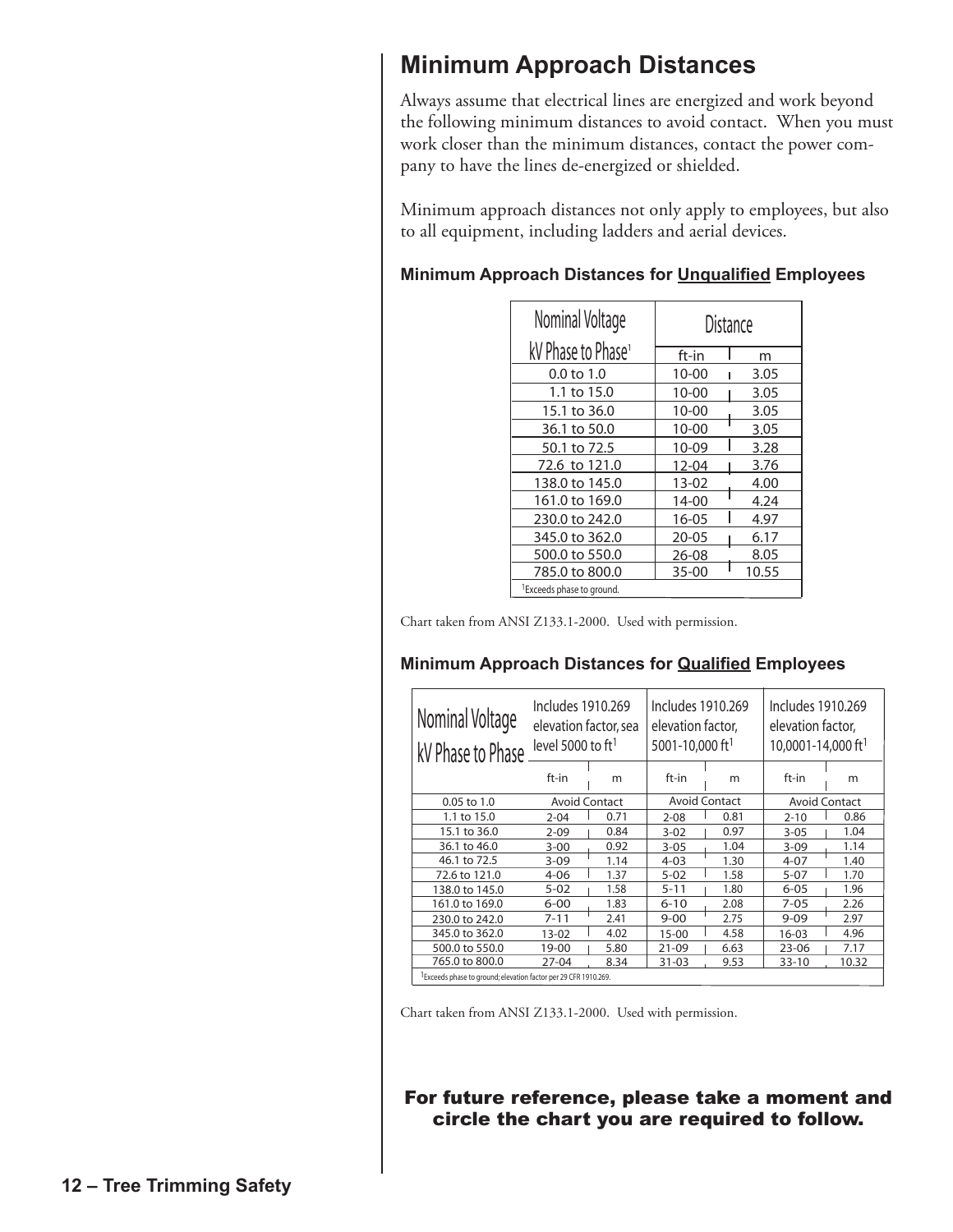## **Quiz Yourself**

#### **Answers can be found on page 37.**

Select the correct answer for the following sentences from the list below.

- a. Arc
- b. Qualified
- c. Minimum
- d. Equipment
- 1. You must follow the \_\_\_\_\_\_\_ approach distances unless power lines have been de-energized or shielded.
- 2. Electricity can \_\_\_\_\_; meaning you can be electrocuted even when you are near, but not touching the power line.
- 3. Additional training, that is beyond the scope of this book, is required to become a \_\_\_\_\_\_\_\_\_\_\_ line clearance tree trimmer.
- 4. Minimum approach distances also apply to \_\_\_\_\_\_\_\_\_\_\_\_.

Choose One:

- I am a  $\qquad$  line-clearance tree trimmer.
- a. unqualified
- b. qualified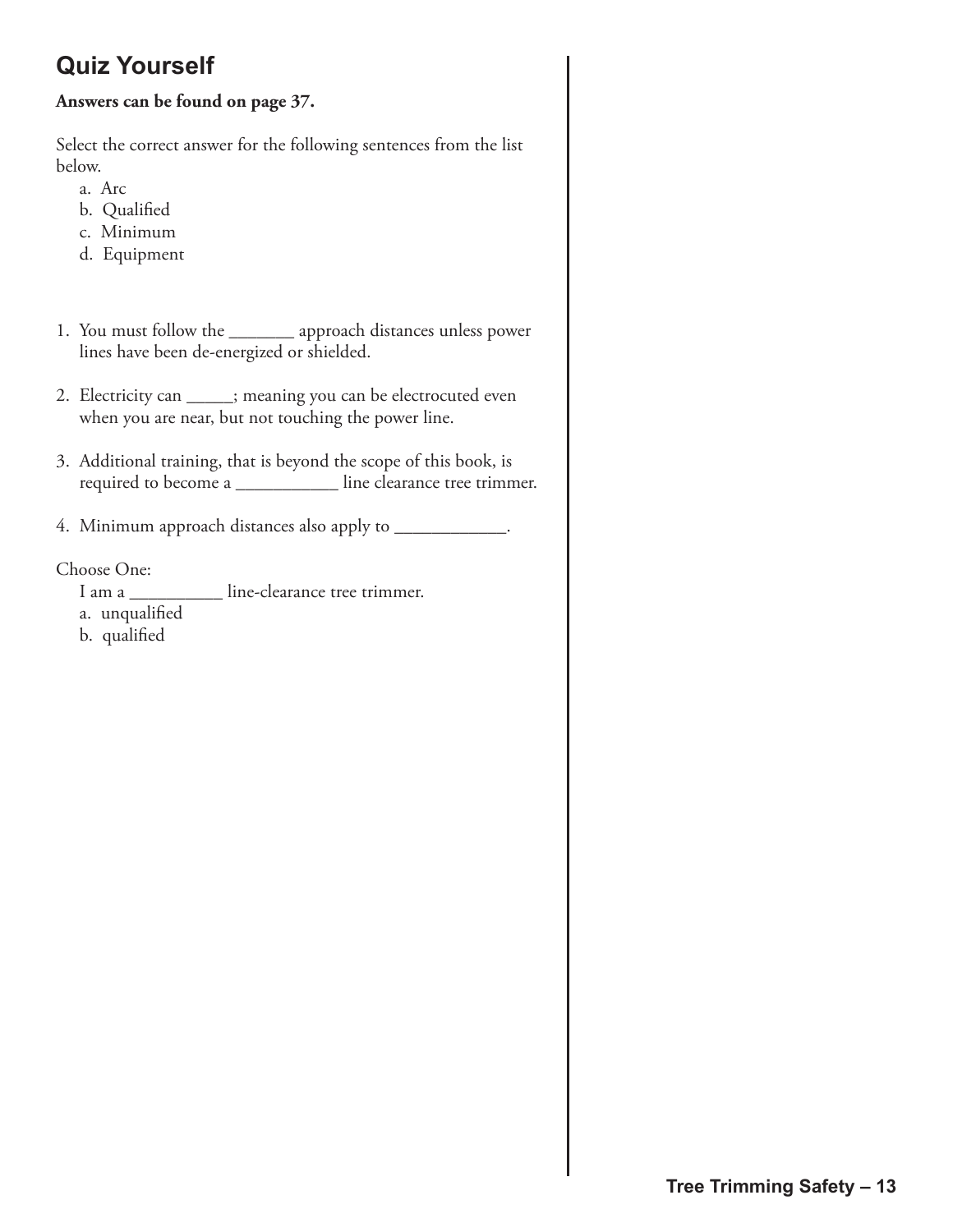## **Objectives**

- 1. Recognize precautions to prevent falling from trees.
- 2. Identify climbing knots.

## **Preventing Falls from Trees**

## **Avoid Injury from Falling**

- 4Always climb trees using ropes or harnesses and use additional anchor points whenever possible. Do not free-climb.
- 4Never anchor or tie yourself to the limb you are cutting on.
- 4Always tie ladders into the tree.
- Do not cut your safety lines. Keep all ropes and harnesses away from chainsaws and other cutting equipment.
- $\blacktriangleright$  Use extra caution when working on slopes.
- Use an aerial device to trim trees that are not safe to climb.
- $\blacktriangleright$  Remove cut limbs from the tree so that you don't accidentally use them for support when you descend.
- 4Do not climb when the tree is wet, icy or snow-covered or when the weather is extremely windy.
- ▶ Never turn your back on a tree being felled.
- 4When working above concrete or a paved surface, watch out for branches that might bounce back and strike you or your equip ment.



#### Accident Report **Employee Falls From Ladder**

Summary of OSHA Accident Inspection 200450096

An employee who was trimming trees put a ladder in the bed of a pickup to use it as a height extender. There were no support attachments on the ladder and the base section did not have secure footing. The employee fell off the ladder, approximately 14 feet, broke his neck and died.

> *Never use a ladder in a pickup bed for added height.*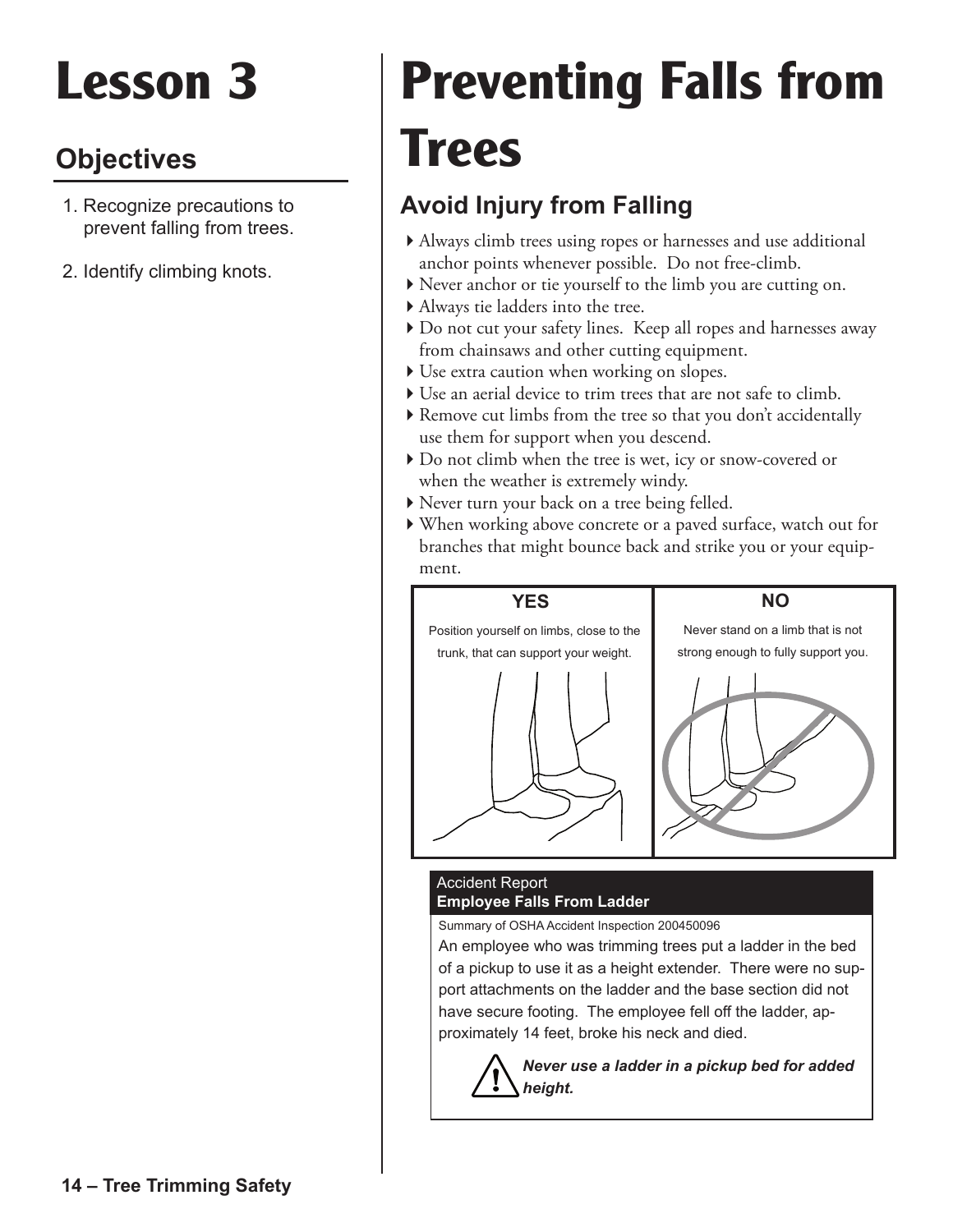## **Knots**

Below are some knots commonly used for climbing. For a more complete list of knots and explanations on how and when to use them refer to:

*Arborists Certification Study Guide*, International Society of Aboriculture. www.isa-arbor.com *Tree Climber's Guide*, International Society of Aboriculture. www.isa-arbor.com

*National Tree Climbing Guide*, United States Department of Agriculture's National Tree Climbing Program. www.fs.fed.us/treeclimbing/

#### **Figure Eight Knot**

The figure eight knot can be used for a variety of purposes. Examples include but are not limited to:

- 4a stopper knot at the end of hitches and rappel lines
- $\blacktriangleright$  to tie two pieces of rope together
- $\blacktriangleright$  to attach lanyards

Follow the steps below to tie a Figure 8 knot.



#### **Prusik Knot**

The Prusik is a friction knot. This means the knot can slide easily without tension. Examples include but are not limited to:

- $\blacktriangleright$  attach climbing equipment to rappel lines
- 4create adjustable lanyards
- $\blacktriangleright$  use as an ascending knot

Follow the steps below to tie a Prusik knot.



#### **Blake's Hitch**

The Blake's hitch is a modified version of the Prusik knot. It is also a friction knot. After making the hitch, the end should always be tied with a figure eight stopper knot.

Follow the steps below to tie a Blake's hitch.

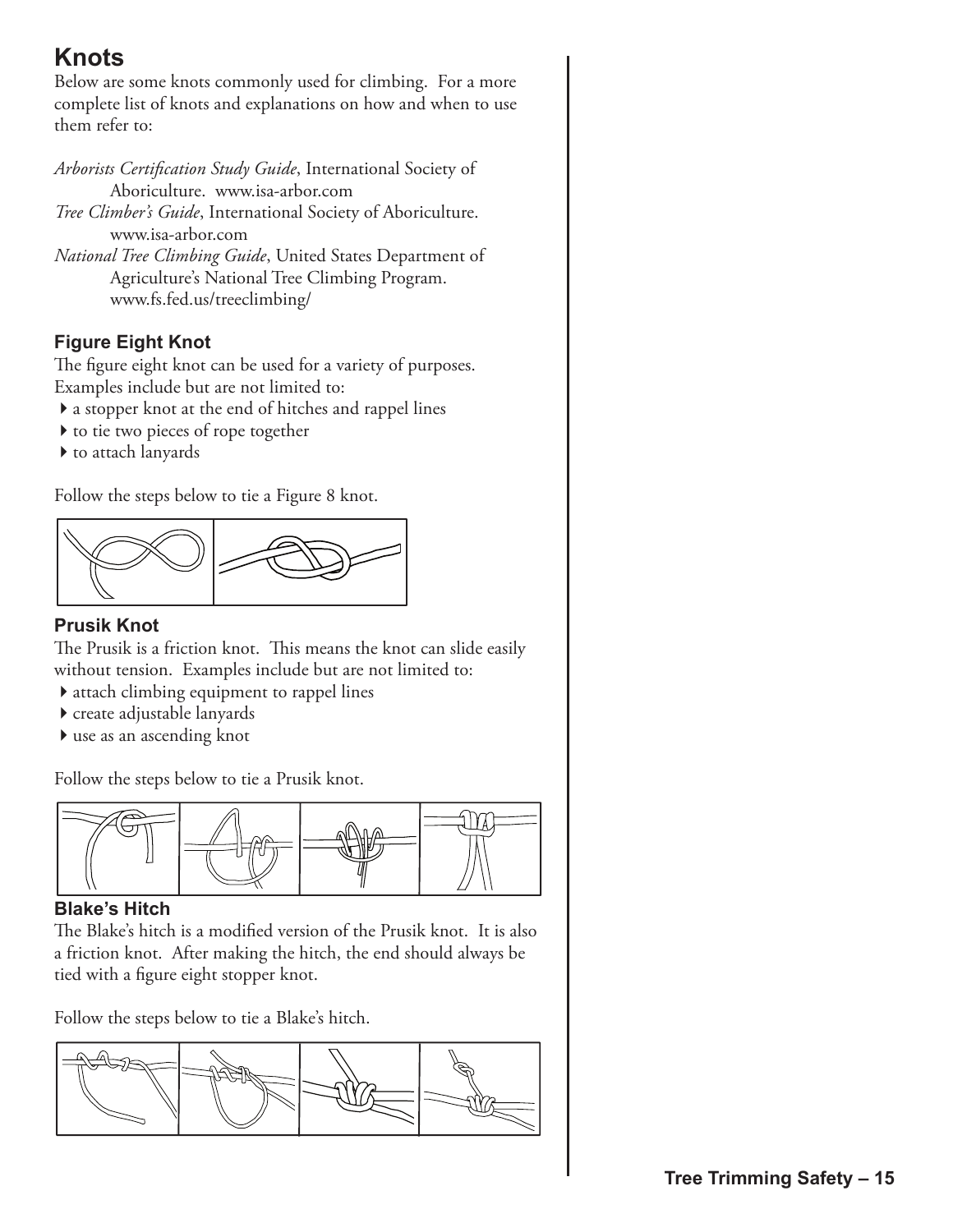#### **Clove Hitch**

The Clove hitch is a knot that can be used to tie equipment to the end of the rope or to the tree. The Clove hitch should never be used as a lifeline.

Follow the steps below to tie a Clove hitch.



#### **Bowline Knot**

The Bowline knot is formed at the end of a rope and does not slip or tighten under stress. Examples include but are not limited to:

- $\blacktriangleright$  tie a climbing line to a carabiner
- $\blacktriangleright$  attach a throw bag to its line

Follow the steps below to tie a Bowline knot.

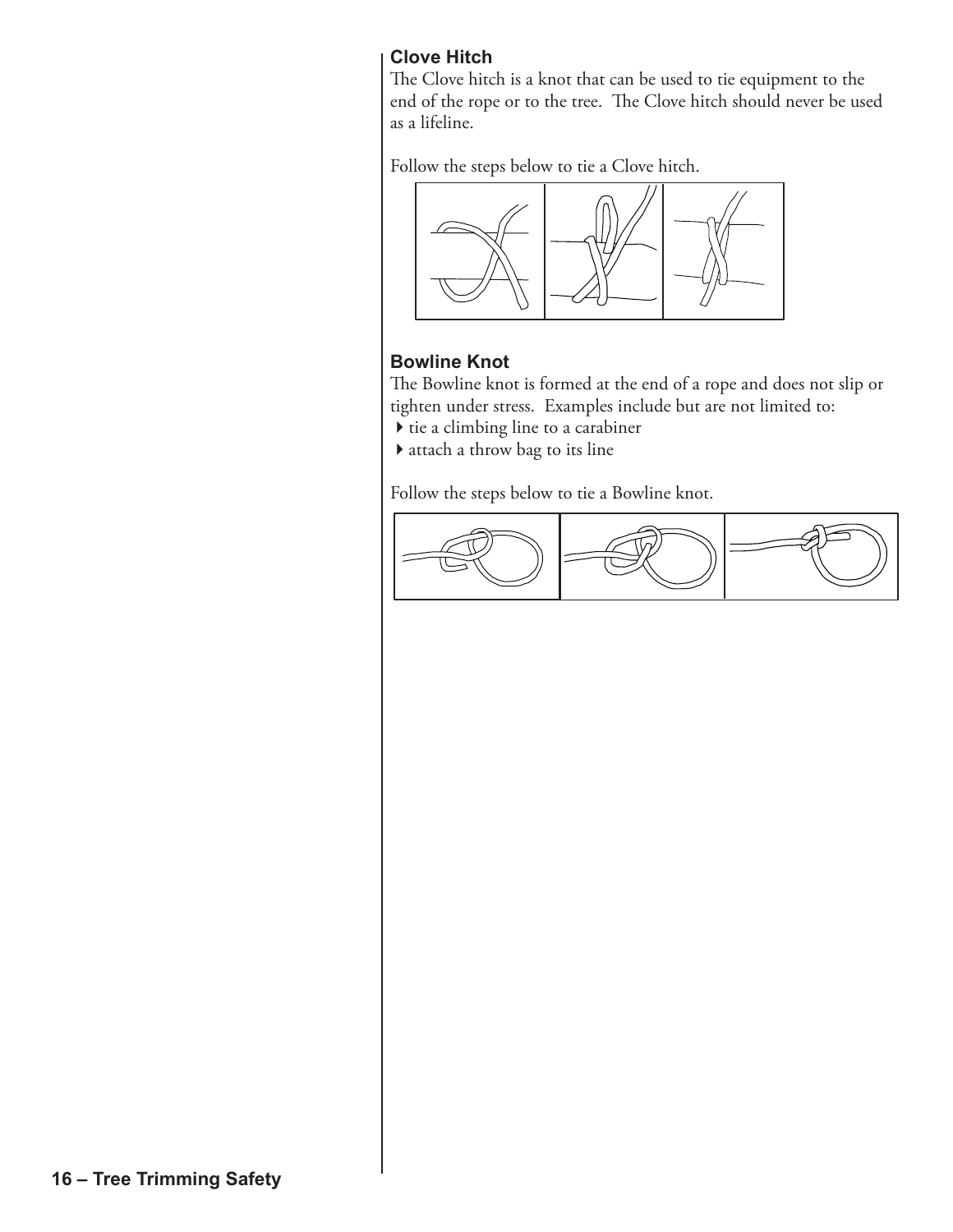## **Quiz Yourself**

Select the correct answer for the following sentences from the list below. **Answers can be found on page 38.**

- a. Anchor
- b. Bowline
- c. Aerial device
- d. Stopper
- e. Lifeline
- f. Prusik
- 1. A Blake's hitch should always include a figure eight \_ knot.
- 2. Use an \_\_\_\_\_\_\_\_\_\_\_\_\_\_ to trim trees that are too dangerous to climb.
- 3. Never \_\_\_\_\_\_\_\_\_ yourself into the limb you are working on.
- 4. A Clove hitch should never be used as a



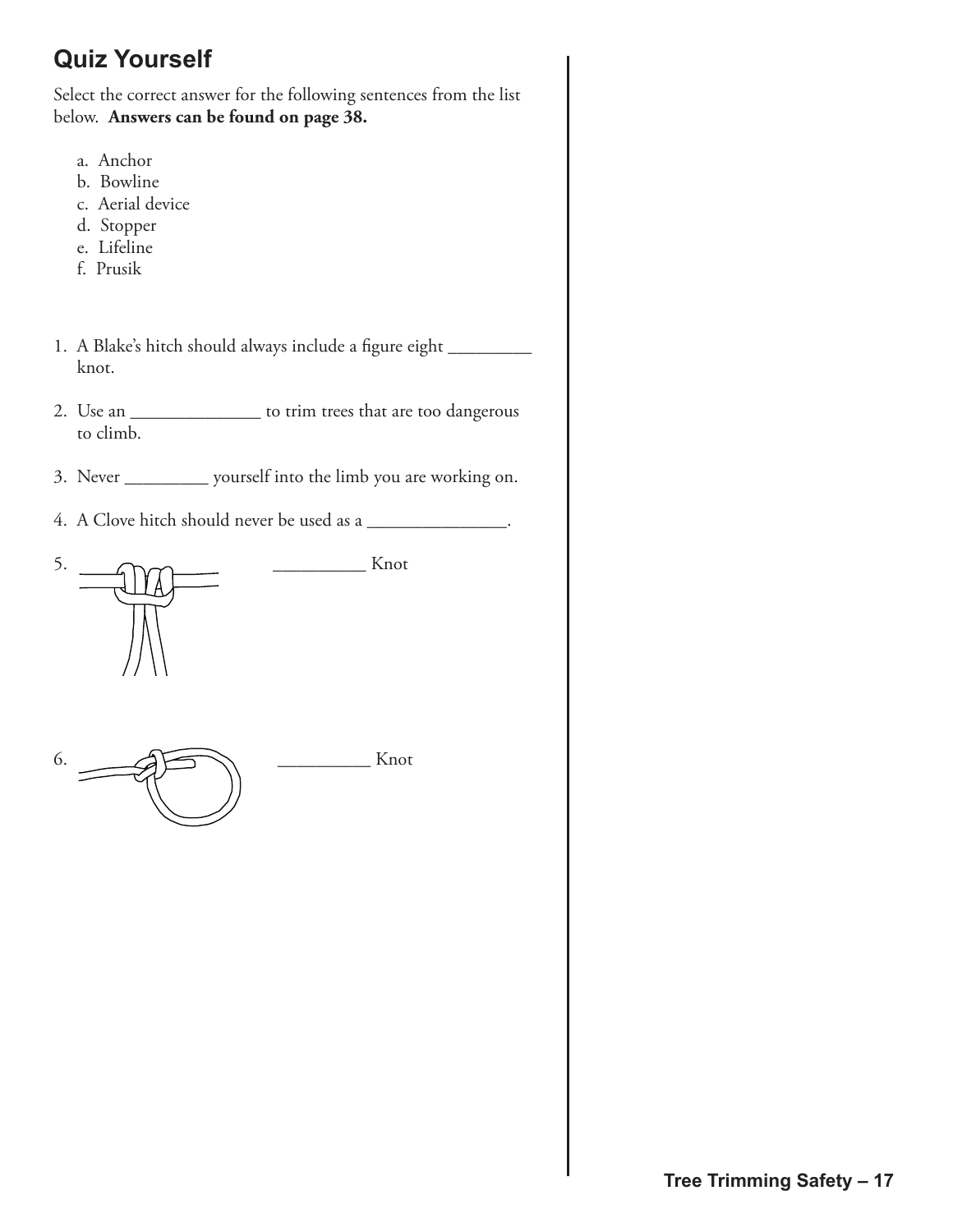## **Objectives**

- 1. Recognize ways to avoid being struck by trees and limbs.
- 2. Develop safe chainsaw operating procedures.
- 3. Identify tree felling danger zones.
- 4. Compare different felling techniques.

## **Avoid Being Struck by Trees or Limbs**

## **Prevent Injury from Trees and Limbs**

- 4Limbs that cannot be dropped safely should be lowered with a rope.
- 4Do not leave cut branches in a tree. Drop or lower them safely to the ground.
- Do not turn your back on a tree where branches are being cut or a tree is being felled.
- 4Follow a two-tree rule when felling. No one (other than the feller) should be within two tree lengths of the tree being felled.
- 4Maintain a greater distance when trimming or felling on a slope where logs could roll or slide.
- 4Always be aware of your surroundings. Talk with coworkers to ensure you know what kind of work they are doing and where.

#### Accident Report **Falling Tree Strikes Employee on Head**

Summary of OSHA Accident Inspection 111100657

An employee turned his back to a tree that was being trimmed. A limb struck the employee on the back of the head and killed him.

*Never turn your back to a tree being trimmed.*

#### Accident Report **Limb Rebounds; Saw Strikes Employee**

OSHA Accident Inspection 125907865

An employee was using a chainsaw to cut a 3 inch diameter branch. After he had made the final cut, the branch fell and bounced after hitting a concrete walk. The cut limb struck the employee in the face and the chainsaw struck his right arm. He suffered deep cuts as well as nerve and tendon damage.

> *Slowly lower limbs with a rope when working above a hard surface.*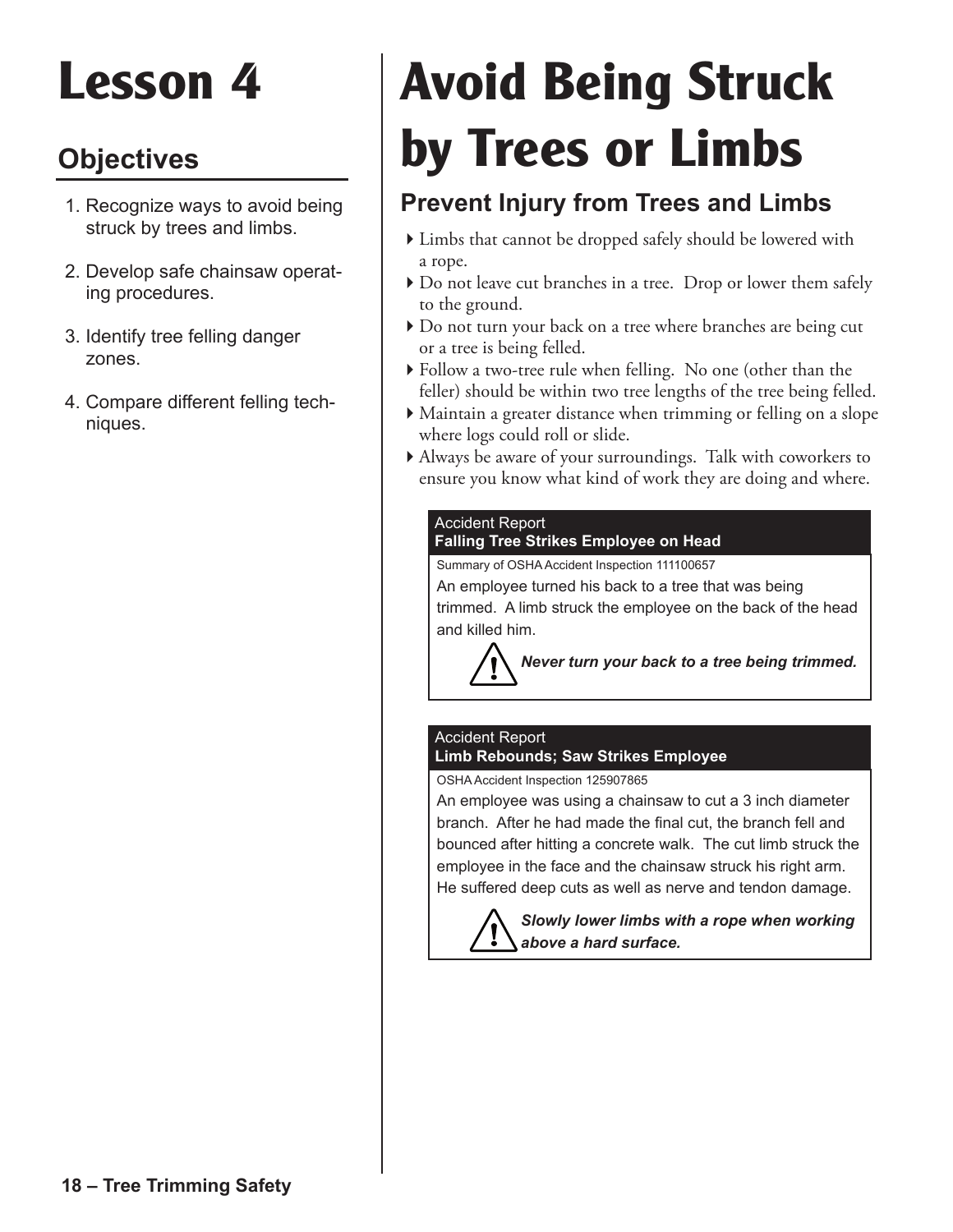## **Using a Chainsaw**

General Instructions:

- ▶ Read the chainsaw's operator's manual before attempting to operate equipment.
- 4Always be alert. Chainsaw work is strenuous and fatiguing.
- 4When carrying a chainsaw, always turn the engine off.
- 4Do not refuel the chainsaw with the engine running. Shut it off and wait at least 5 minutes for it to cool down. Wipe up any spills immediately.
- ▶ Never smoke while refueling.
- 4Never work alone. Make sure someone is close by for help in case of an emergency.
- $\blacktriangleright$  Keep hands and feet away from the wood that is being cut.
- 4Ensure your chain is sharp. Dull chains are hard to use.
- $\blacktriangleright$  Make sure the chain tension is correct. Refer to the operator's manual for instruction. If the chain is too loose, it could come off during operation and if it is too tight, it could damage the saw.
- 4Never operate the saw above your chest. Reaching above your chest makes the saw hard to control.

#### **Accident Report Employee Cut by Chainsaw**

Summary of OSHA Accident Inspection 120134390

An employee was standing on a slope cutting a log into pieces. He slipped on the damp ground and hit his upper left arm with the chainsaw. The arm was severely cut and the employee was hospitalized.

> *Always stand on a solid, flat, dry surface when operating a chainsaw.*

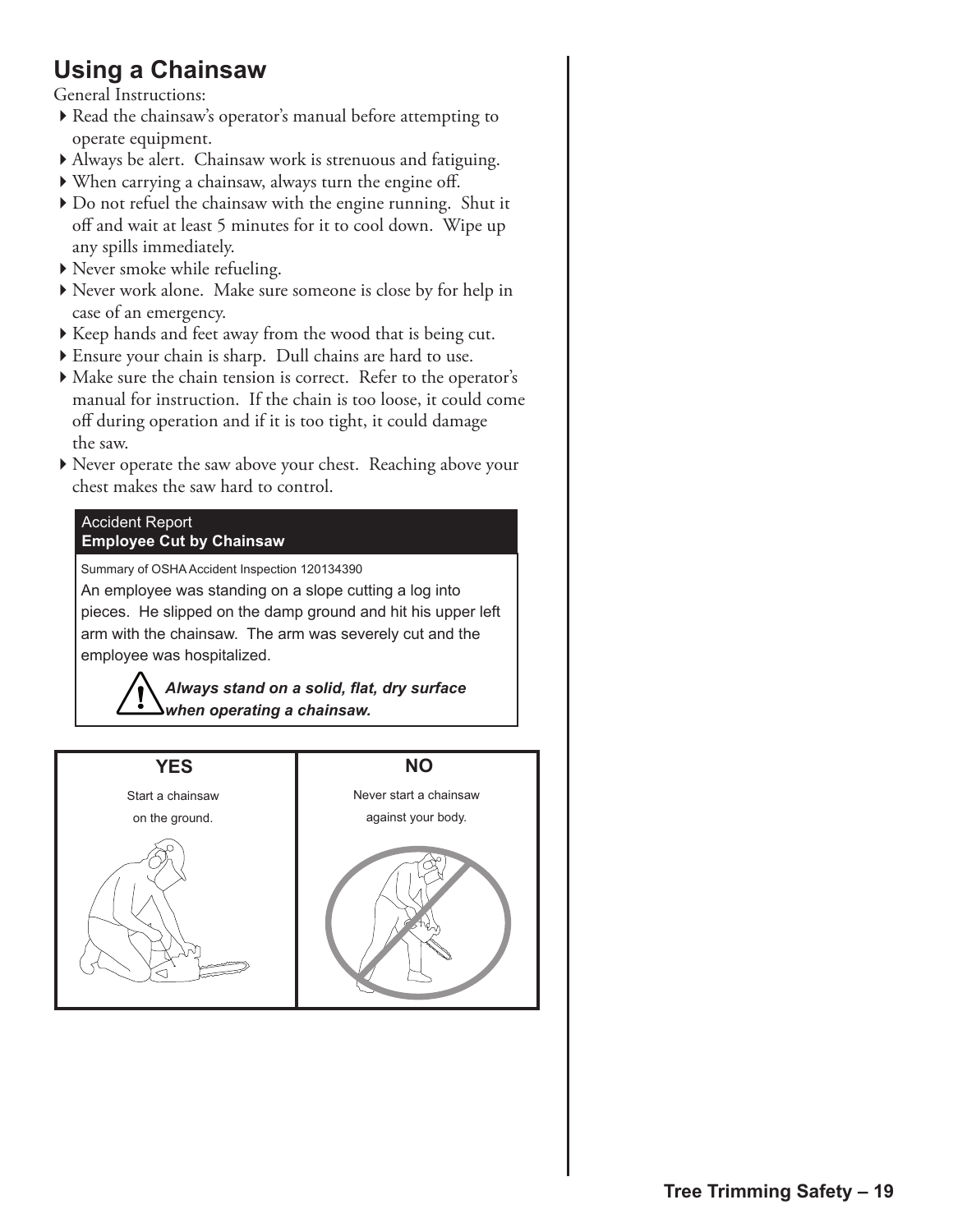Kickback is a common cause of injury associated with chainsaws. Kickback occurs when the chain around the end of the bar contacts a hard object (such as a knothole) or when the teeth of the saw are pinched in the wood. This kicks the saw backward and upward, rapidly, where it can strike you.

#### To reduce kickback:

- ▶ Do not cut with the upper section of the bar. Insert the saw fully.
- 4When cutting, always stand at an angle, with a firm balance on the ground or branch, so that if the saw kicks back, it will avoid your neck and head.
- 4Make sure your saw has an anti-kickback device. Chainsaws manufactured after 1995 have one or more devices already installed on the machine. For saws older than 1995, a retro-fit kit may be available.

#### **Accident Report Employee Killed When Chainsaw Kicks Back**

Summary of OSHA Accident Inspection 120169669 An employee was trimming trees and cutting downed limbs. The tip of his chainsaw struck a limb and kicked back, striking him across the neck. He died due to a severe cut to his throat.

> *Always insert the blade fully to reduce kickback.*

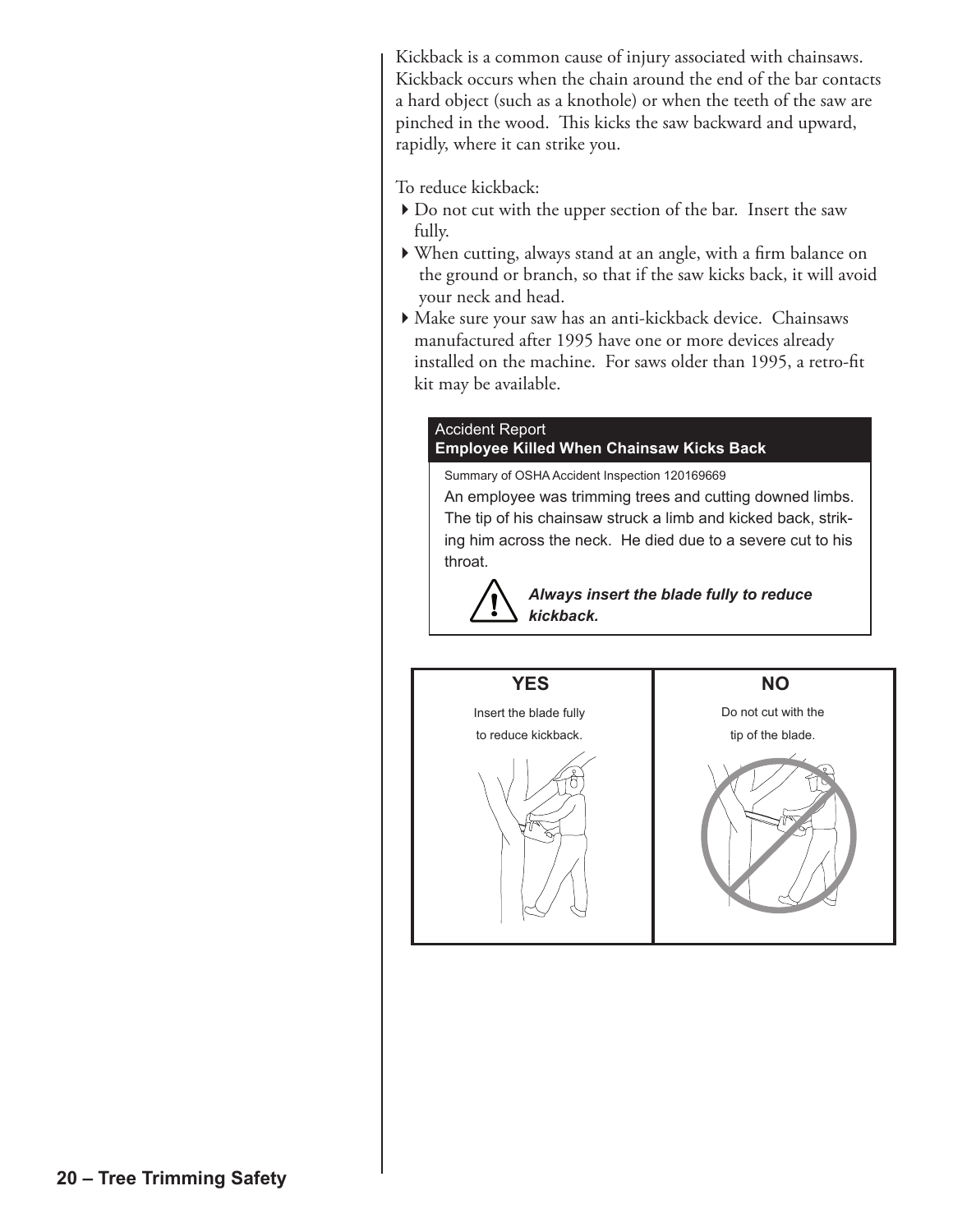## **Trimming Branches**

To safely trim branches, use three cuts to remove the branch completely.



## **Felling Techniques**

When a tree must be removed, there are several things to consider before cutting.

- 1. Ensure coworkers and all others maintain a two-tree length distance. If the tree is going to fall downhill, increase the distance depending on the slope.
- 2. Look for any fences, buildings or power lines and avoid felling toward them.
- 3. Work only in good weather. Never work in strong winds, lightning, rain or any time when visibility is low.

#### **Inspect the Tree**

- If Is the tree leaning in one direction? This will play a major role in the direction the tree will fall.
- 4Check the trunk (where the cuts are going to be made) for knot holes, cracks or signs of rot that could hinder the felling operation.
- 4Ensure the tree has no interlocking branches or vines from another tree. If it does, they must be separated prior to felling. Also, survey the crown of the tree for any material that may break loose as the tree falls.
- $\triangleright$  Trim any low branches that are in your way.

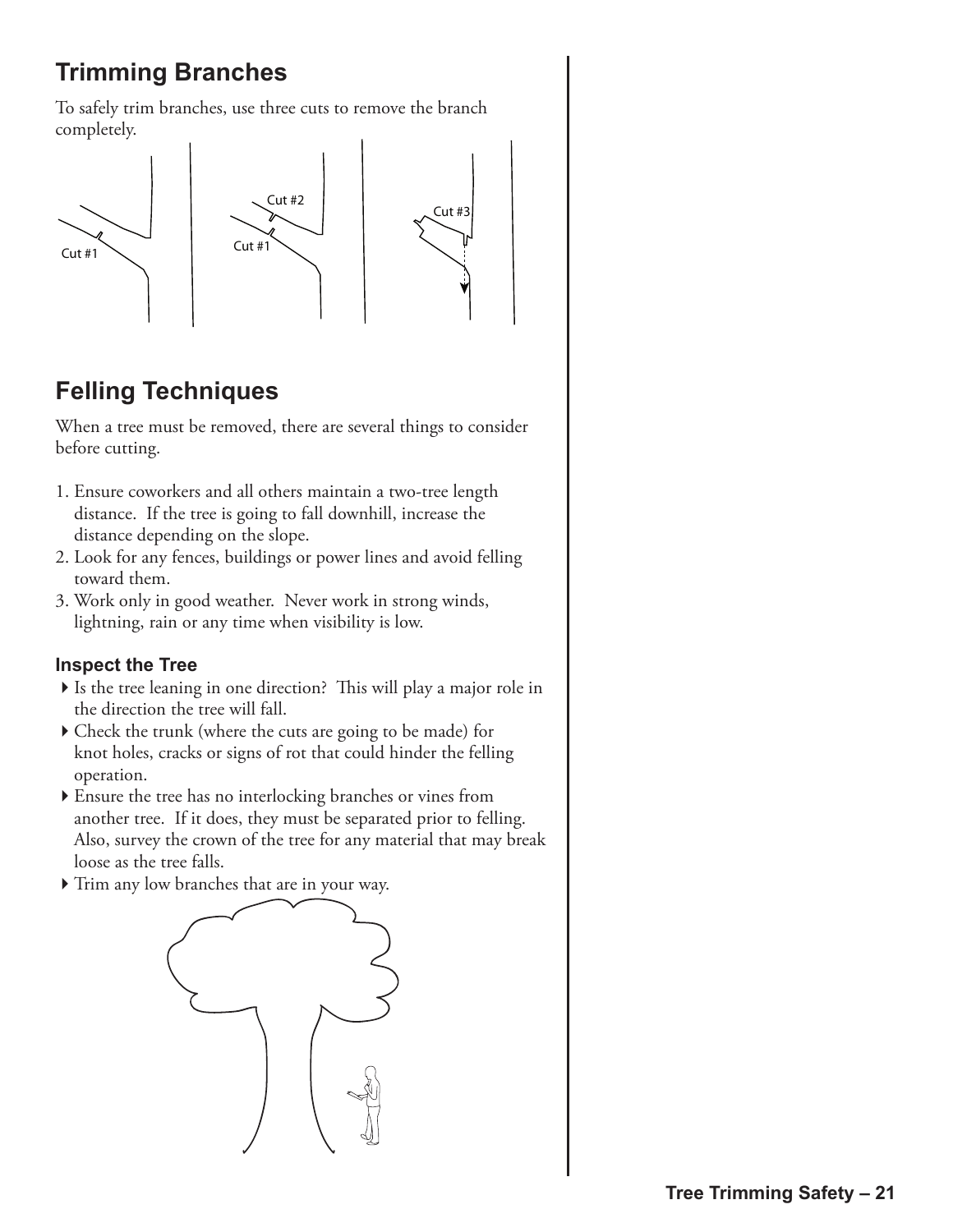



#### **Locating the Escape Areas**

Before you begin to cut, you must determine your escape area. This is the area you will go to immediately after the back cut has been made and the tree is beginning to fall.

To locate the escape areas, you must first determine the danger zones. Two danger zones can be identified and must be avoided to prevent serious injury or death. The first danger zone is located in a semi-circle, from half the diameter of the tree toward the direction of the fall. The second danger zone is one-quarter of the diameter of the tree and located in the opposite direction of the intended fall. Fellers MUST avoid these two danger zones.

The escape areas are then located between the danger zones. Always retreat to one of these areas as the tree is beginning to fall.

#### **Accident Report Employee Struck by Falling Tree**

Summary of OSHA Accident Inspection 114147440

An employee was working on the ground, cutting down a tree. When the tree fell, it struck him on the head, killing him.

> *Move to one of the two escape areas after making the back cut.*

#### **Making the Cut**

There are three key parts to a successful felling.

- 1. Scarf. The scarf is a notch that is cut out of the tree by making a top and bottom cut. There are three commonly used notches that can make a good scarf and we will discuss them later in this chapter. The scarf is important because it controls the direction of the fall.
- 2. Hinge wood. The hinge wood is a piece of the tree, equal to 1/10th of the tree's diameter, that is left uncut. It serves as a hinge, after the final cut has been made, to push the tree in the intended direction of fall.
- 3. Backcut. The backcut is the final cut and helps clear the wood up to the hinge wood so the tree can easily fall.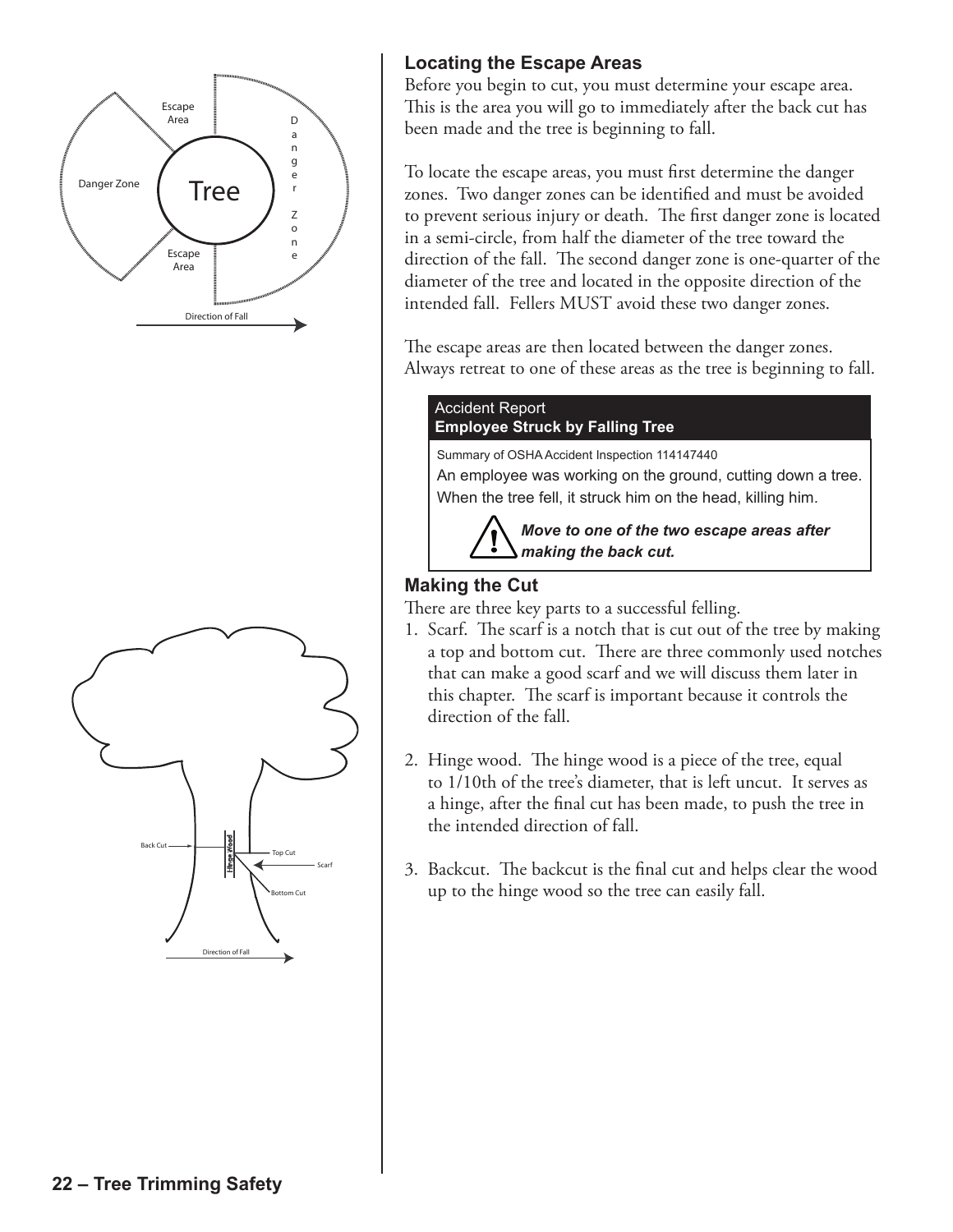#### **Types of Notches**

Note: The notches can be made at any height on the tree, but always start high enough to allow room to complete all three cuts.

#### Conventional Notch

- Top Cut: Cut downward at a 45° angle to a point that is 1/4 to 1/3 the tree's diameter.
- Bottom Cut: Cut straight across the tree until you reach the end point of the top cut.
- Back Cut: Start the cut 1 inch above the notched corner on the opposite side of the tree. Cut straight across, until you reach the hinge wood.



#### **Common Cutting Mistake**



#### For more information on logging operations visit www.osha.gov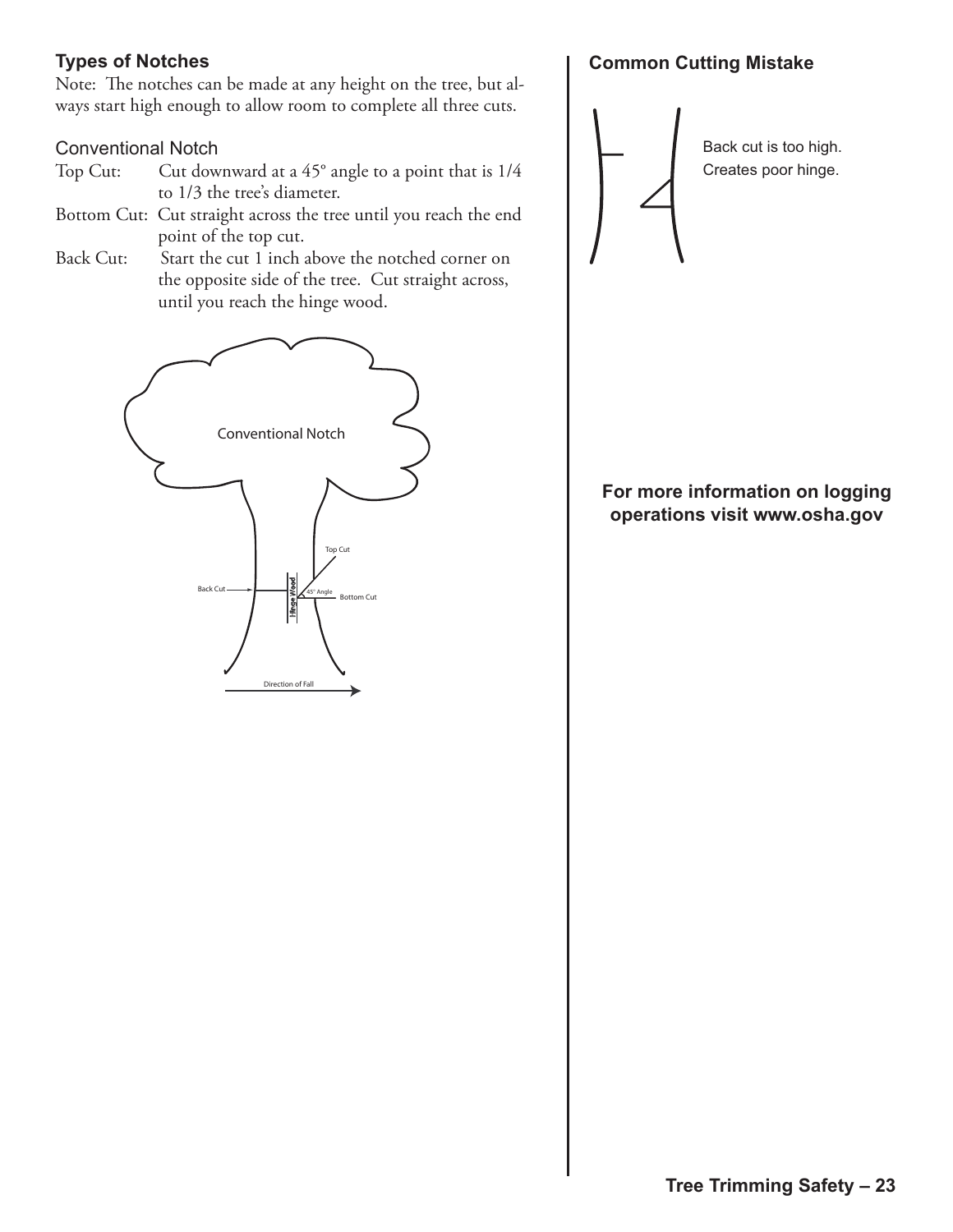#### **Common Cutting Mistakes**



#### Open-Face Notch

Top Cut: Cut downward at a 70° angle to a point that is 1/4 to 1/3 the tree's diameter.

Bottom Cut: Cut upward at a 20° angle until you reach the end point of the top cut.<br>Back Cut: On the opposite side

On the opposite side of the tree, cut straight across, at the same height of the notched corner, until you reach the hinge wood.



#### Humboldt Notch

| Top Cut: | Cut straight across to a point that is 1/4 to 1/3 of |
|----------|------------------------------------------------------|
|          | the tree's diameter.                                 |

Bottom Cut: Cut upward at a 45° angle until you reach the end point of the top cut.

Back Cut: Start out 1 inch above the notched corner on the opposite side of the tree. Cut straight across until you reach the hinge wood.

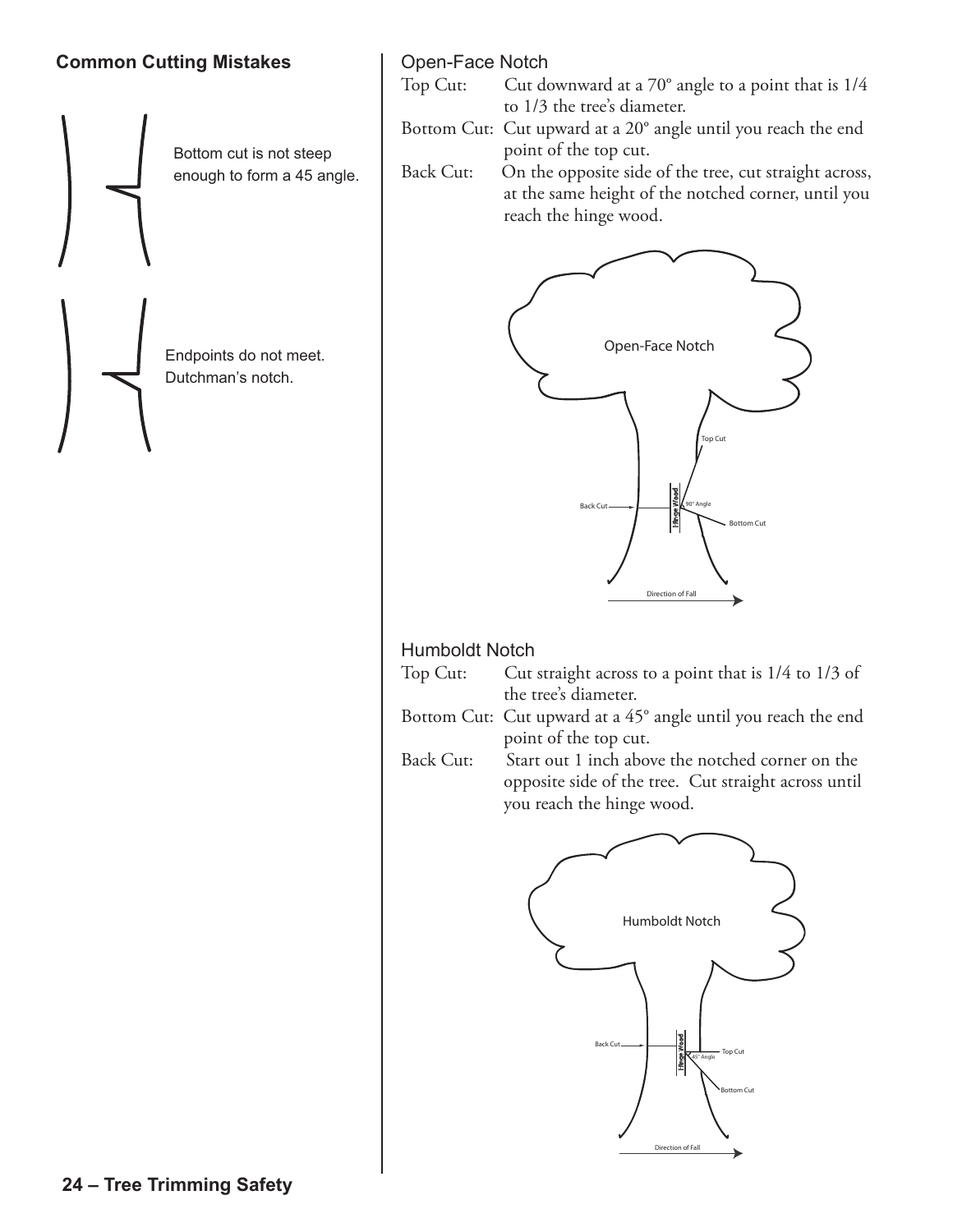## **Quiz Yourself**

Select the correct answer for the following sentences from the list below. **Answers can be found on page 39.**

- a. Back
- b. Off
- c. Above
- d. Ground
- e. Branches
- f. Hinge wood
- g. Open-face
- 1. Never operate a chainsaw \_\_\_\_\_\_\_\_\_\_ your chest.
- 2. \_\_\_\_\_\_\_\_\_\_\_\_\_\_ is a piece of wood equal to 1/10th the tree's diameter that is left uncut.
- 3. When carrying a chainsaw, always turn the engine \_\_\_\_\_\_\_\_\_.
- 4. Always start a chainsaw on the \_\_\_\_\_\_\_\_\_\_\_\_\_\_.
- 5. The \_\_\_\_\_\_\_\_\_\_\_\_\_\_ notch forms a 90° angle.
- 6. Never turn your \_\_\_\_\_\_\_\_\_\_ to a tree being felled.
- 7. Circle the two escape areas.

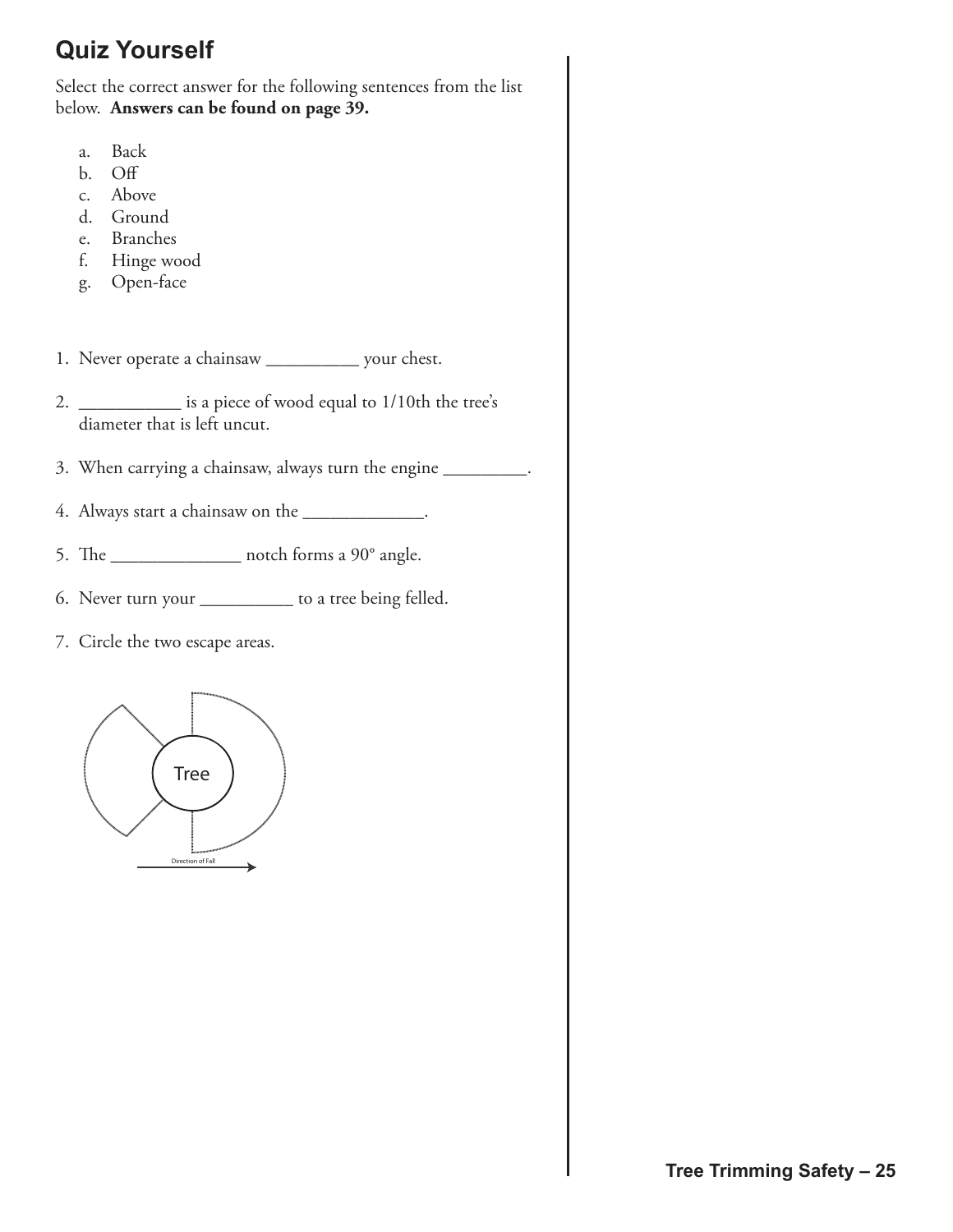## **Objectives**

- 1. Identify environmental hazards.
- 2. Recognize treatment and first aid for exposure to environmental hazards.

## **Environmental Hazards**

## **Heat Stress**

You can become seriously ill or die if you do not take the proper precautions while working in high temperatures and humidity. Heat can reduce physical performance, as well as mental alertness, causing more accidents.

#### **Heat Facts**

- 4You are more likely to suffer from a heat related illness on humid days.
- If you are not used to working in the heat, you are more likely to suffer from a heat related illness. It can take your body anywhere from 5 days to 2 weeks to be acclimated to working in the heat. It is recommended that new workers who begin in hot, humid weather, start out by working half of the normal time and workload on the first day and then build up to a complete day by the end of the week.
- 4 You are more vulnerable to heat illness if you have suffered from it in the past.
- 4 During the course of the day, you can produce as much as two to three gallons of sweat. Replenish this fluid by drinking liqiuids so that you do not suffer from a heat related illness.

#### Accident Report **Employee Dies of Heat Stroke**

Summary of OSHA Accident Inspection 014444699

An employee was dragging tree branches and feeding them into the chipper. Shortly before noon, the temperature had risen into the 80s. The employee became overheated and collapsed. He was taken to the hospital where he was pronounced dead due to heat stroke.

> *Take frequent, short breaks and drink plenty of water to keep yourself cool and hydrated.*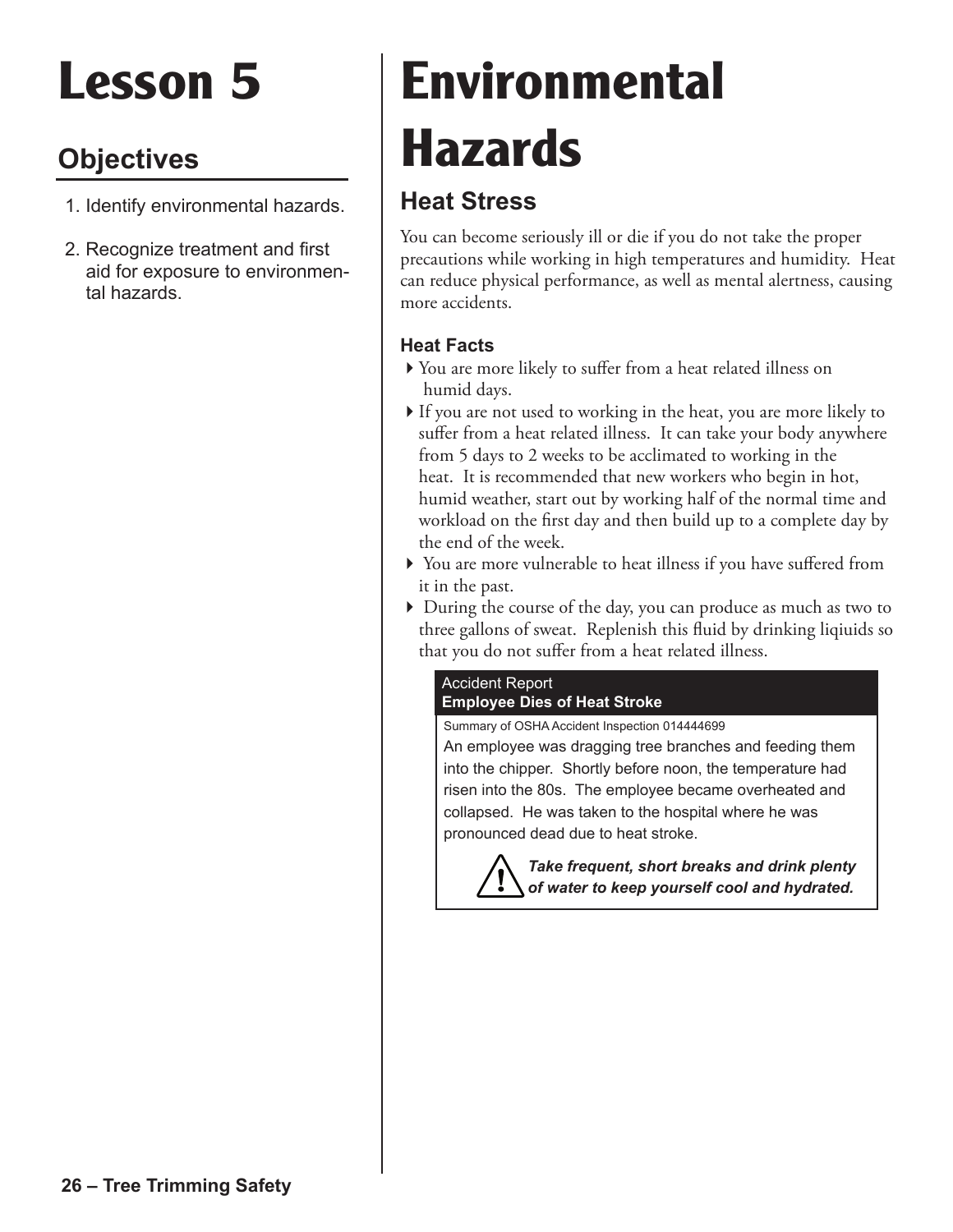#### **What to Do If Someone's Suffering from a Heat Illness**

- 4If someone feels overheated, move them into a cooler, preferably air conditioned area. Watch the person and seek medical attention if needed.
- $\triangleright$  Fan the person in order to increase cooling.
- ▶ Have the person drink plenty of fluids.
- $\blacktriangleright$  If the person goes into convulsions or shows symptoms of heat stroke, call 911 immediately and take steps to cool them down such as soaking their clothing in cool water.

#### **Avoid Heat Related Illnesses**

It is important to keep yourself hydrated and cool while working outside.

- 4Drink water often throughout the day; don't wait until you're thirsty to get a drink. At least a quart of water per hour is recommended. Sports drinks can also be consumed to replace electrolytes lost through dehydration.
- 4Stay away from soda, coffee, tea and alcoholic drinks that dehydrate the body.
- 4Avoid large meals before working in the heat.
- 4Some prescriptions can make you more susceptible to heat illnesses. Check with your doctor or pharmacist to see if any medicine you are taking could affect you while working in the heat.
- 4Wear light-weight fabric, such as cotton, to help keep your body cool.
- 4Wear a hat or sun visor on sunny days to help control body temperature.
- $\blacktriangleright$  Plan to do the heaviest work at the coolest part of the day. This is usually between 6 a.m. and 10 a.m.
- Take frequent, short breaks in shaded areas to cool down.
- ▶ Do not take salt tablets, unless recommended by your doctor. Most people receive enough salt in their diet to account for the salt that is lost through sweating.

### **Sun Exposure**

Prolonged exposure to sunlight causes skin cancer, cataracts and other serious illnesses.

- 4 Choose a sunscreen that is marked broad-spectrum. This will protect you from both UVA and UVB rays. Ensure the Sun Protection Factor (SPF) is at least 15.
- 4 Wear a hat or sun visor, sunglasses, and lightweight long-sleeve shirts and pants on sunny days to help control body temperature and block the sun.

#### **Heat Exhaustion Symptoms**

Heat exhaustion is a serious illness and needs to be treated immediately before a heat stroke occurs. If you or a coworker experience any of the following symptoms, cool off immediately and drink plenty of water.

- $\square$  Dizziness
- $\square$  Light headedness
- $\Box$  Headache
- $\Box$  Feeling weak, fatigued
- $\Box$  Clammy and moist skin

#### **Heat Stroke Symptoms**

Heat stroke is a medical emergency that can become fatal. If anyone experiences the following symptoms of heat stroke, call 911 immediately.

- $\Box$  Hot, dry, red skin (not sweaty)
- $\square$  Disorientation
- $\square$  Confusion
- $\Box$  Body temperature greater than 105° F
- $\square$  Convulsing
- $\Box$  Unconsciousness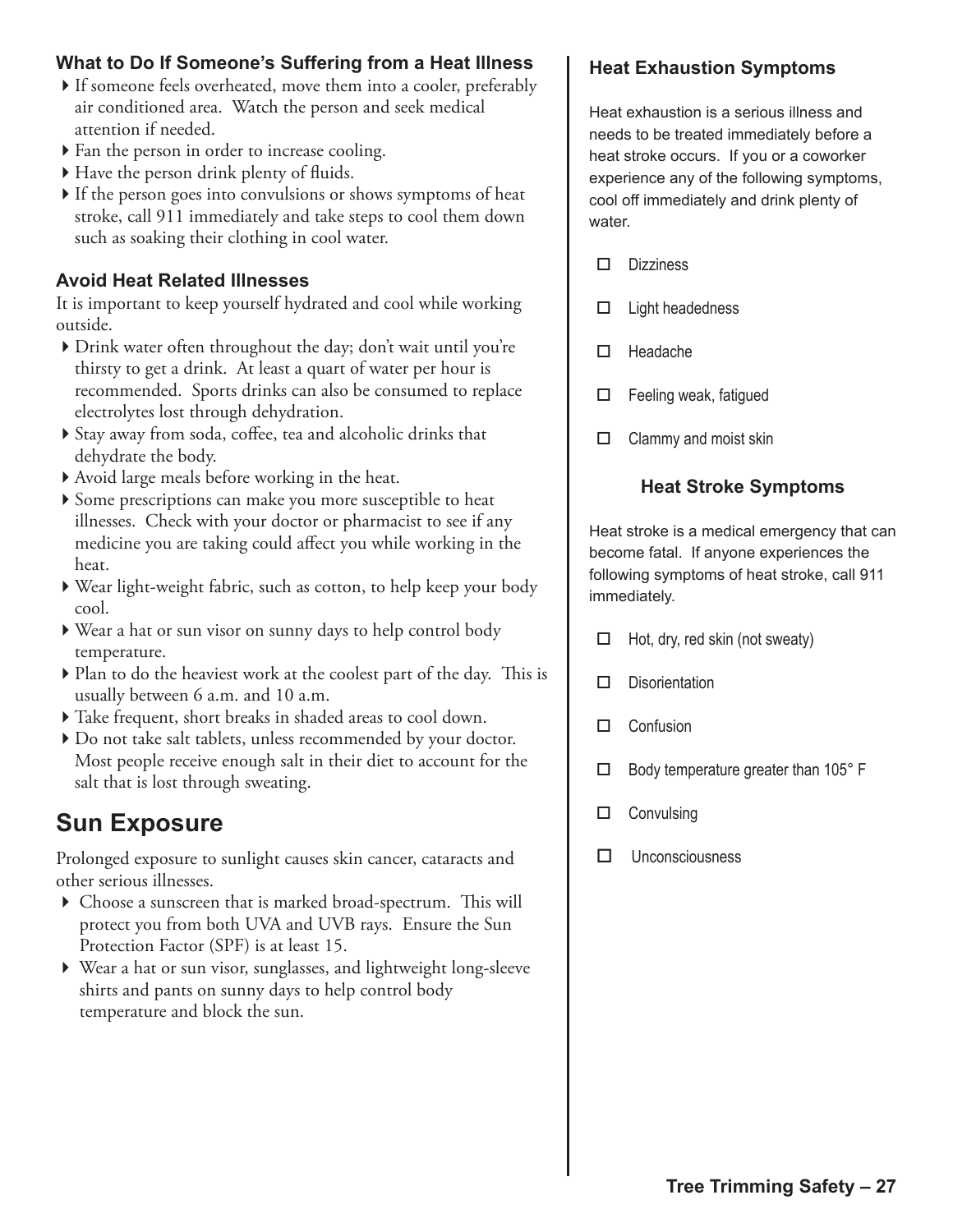## **Lightning Facts**

A person that is struck by lightning ▶ DOES NOT retain an electric charge that can shock you.

- Lightning can spread as far as 60 feet after striking the ground. ~
- Lightning can travel at speeds of 100,000 mph. ~
- The temperature of a bolt of lightning can be as high as 50,000**°** F. ~

Lightning CAN strike the same  $\sum$  place twice.

## **Lightning Precautions**

Lightning strikes injure and kill hundreds of people each year. Follow these precautions to stay safe when the weather turns bad.

- 4As soon as you hear thunder, shut off and put away equipment and move indoors out of the storm. When you are able to hear thunder, you are able to be struck by lightning. Lightning can strike even when it's not raining.
- $\blacktriangleright$  The cab of an enclosed vehicle provides some protection from lightning but a sturdy building provides the best protection.
- 4Listen to the radio for weather updates and storm warnings.

#### **If You Can't Take Cover Inside**

- ▶ Get to a low space. Lightning strikes the tallest objects.
- 4Crouch down on the balls of your feet. Place your hands on your knees and lower your head between your knees.
- 4Minimize contact with the ground.
- 4Do not lie flat on the ground. This will make you a larger target.

#### **Keep Away From …**

- 4Large, lone trees and towers, fences, telephone poles and power lines.
- ▶ Rivers, lakes, pools and other bodies of water.
- 4Metal objects, tools, equipment, wire fences and umbrellas.

#### **If Someone is Struck by Lightning**

- $\blacktriangleright$  Call 911.
- 4Check to see if they're breathing. Rescue breathing or CPR may be required.
- 4Check for burns on their body.
- $\blacktriangleright$  Move the victim inside, out of the storm.
- 4*Note: Most lightning-strike victims survive with immediate treatment and rescue breathing or CPR.*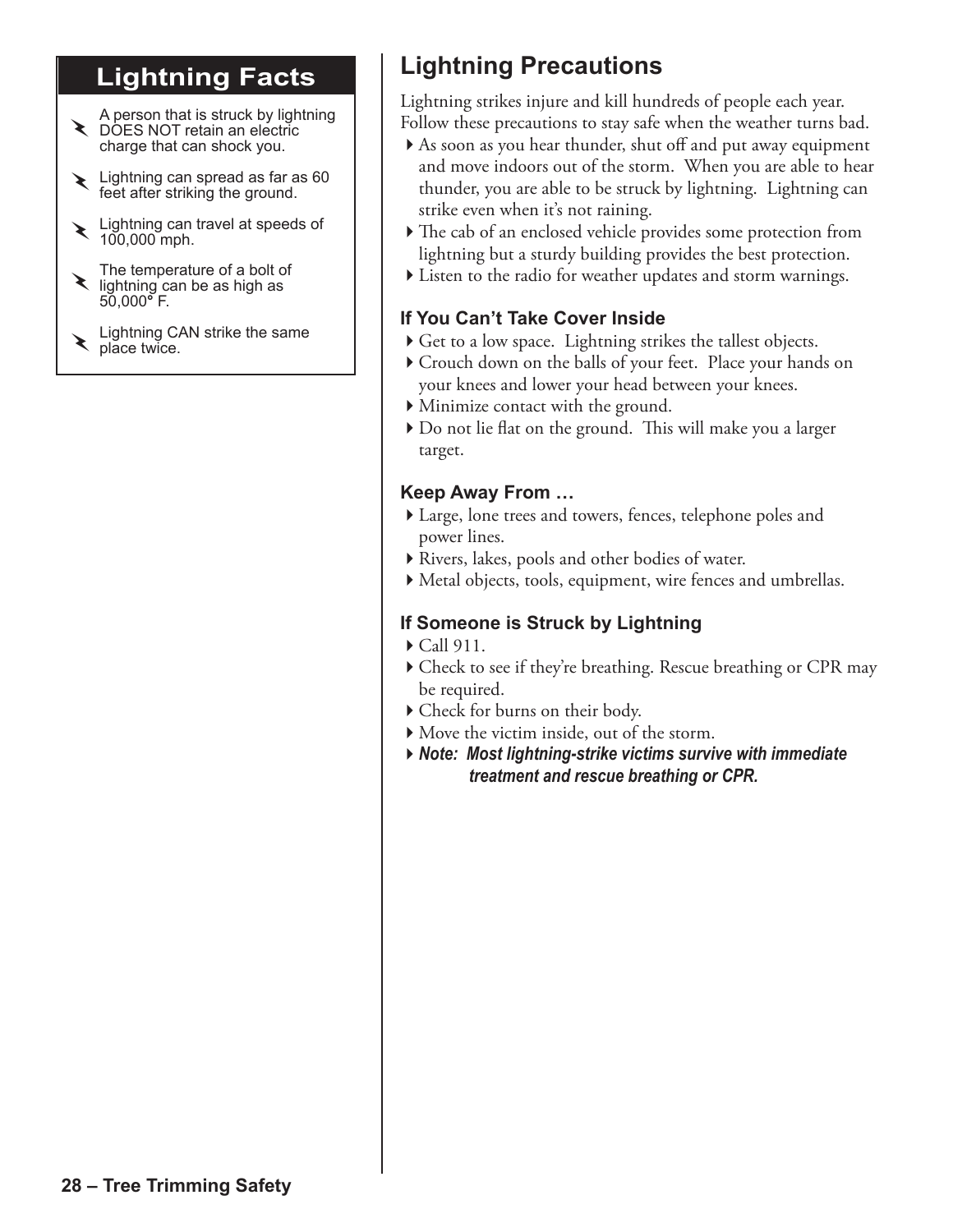## **Cold-Induced Injuries and Illnesses**

Prolonged exposure to freezing temperatures can result in coldinduced injuries and illnesses that can seriously injure or kill you.

Cold temperatures reduce mental alertness and cause fatigue and exhaustion that can lead to accidents.

#### **Frostbite**

Frostbite occurs when parts of the body become so cold that the skin and tissue freezes. Frostbite normally occurs on ears, nose, fingers, hands, toes and feet or other parts of the body that are left uncovered in below-freezing temperatures. Frostbitten skin becomes numb and turns a pale white color.

#### **Hypothermia**

Hypothermia occurs when a person's body temperature drops to or below 95º F. Common symptoms include bluish-colored skin, uncontrollable shivering and drowsiness or fatigue.

#### **Avoid Cold-Induced Injuries and Illnesses**

- ▶ Layer clothing when working in cold temperatures; you can easily take off layers if you are too warm.
- ▶ Wear a hat and gloves.
- ▶ Keep muscles warm and loose by moving as much as possible.
- $\blacktriangleright$  Take frequent, short breaks in warm areas.
- 4Perform work at the warmest part of the day, typically in the afternoon.
- 4Never work alone.

## **Insect Stings**

Insect stings can be treated without medical attention unless the person suffers an allergic reaction.

The first step to treating an insect sting is to remove the stinger. This can be done by using a straight edge to scrape off the stinger or by using tweezers to pull it out. If you choose to use tweezers to remove the stinger, use extreme caution to not puncture the protruding venom sac.

After the stinger has been removed, a cold pack can be used during the first 24 hours to suppress pain and swelling. Following the first 24 hours, heat should be applied if pain or swelling persist.

Those with severe allergies to insect stings should consult a physician about carrying a prescription medical kit. The kit contains medicine and instructions to be used if the person is stung. If the kit is used, the victim still must receive medical attention. Call for help or take them to the nearest hospital.

#### **What to Do If Someone Is Suffering from a Cold-Induced Injury or Illness**

- Move the person out of the cold and into an area that is warm and dry.
- Remove wet and tight clothing and cover the person with a blanket.
- Never rub the affected area. This will cause further skin and tissue damage.
- Seek medical attention immediately.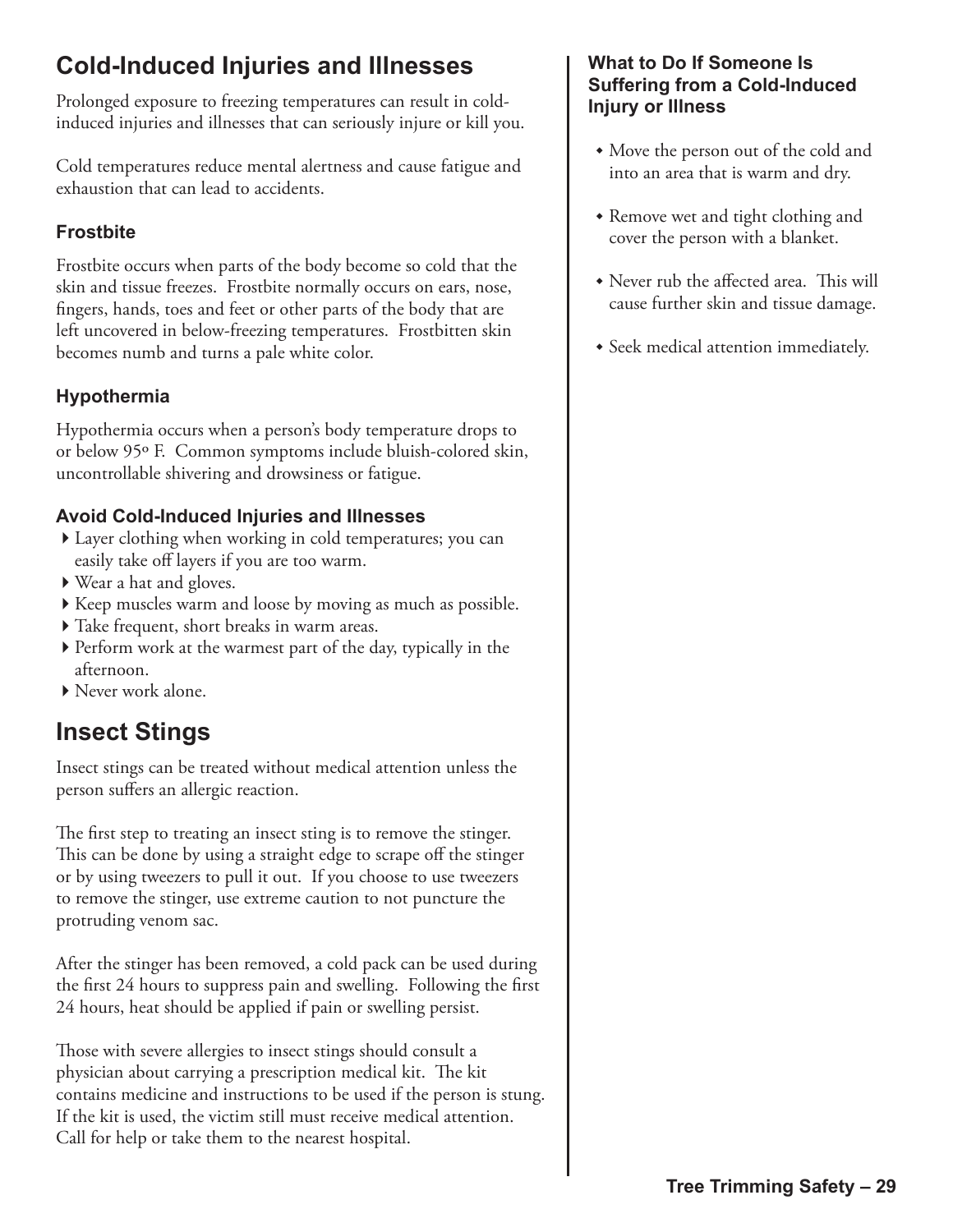### **Snake Bites**

If you are bitten by a snake, seek medical attention immediately and try to describe the size and color of the snake to the doctor. This can help the doctor determine whether or not the snake was poisonous.

Never cut, suck or apply cold packs to snake bites.

## **Mammals**

Be aware of animals such as squirrels or bats that may be in trees or bushes and startle you during work. Also, be cautious of animals such as rats, skunks and raccoons that could be rabid.

## **Poison Ivy, Oak and Sumac**

- 4Wash the affected area and all clothing and tools that may have touched the plant.
- 4Avoid scratching the area if possible, to prevent infection.
- 4Hot and cold compresses can be used to suppress itching.
- 4Consult a doctor if the rash is on the face, inside the mouth or covers a large portion of the body.



Poison Ivy Leaves are usually found in clusters of three.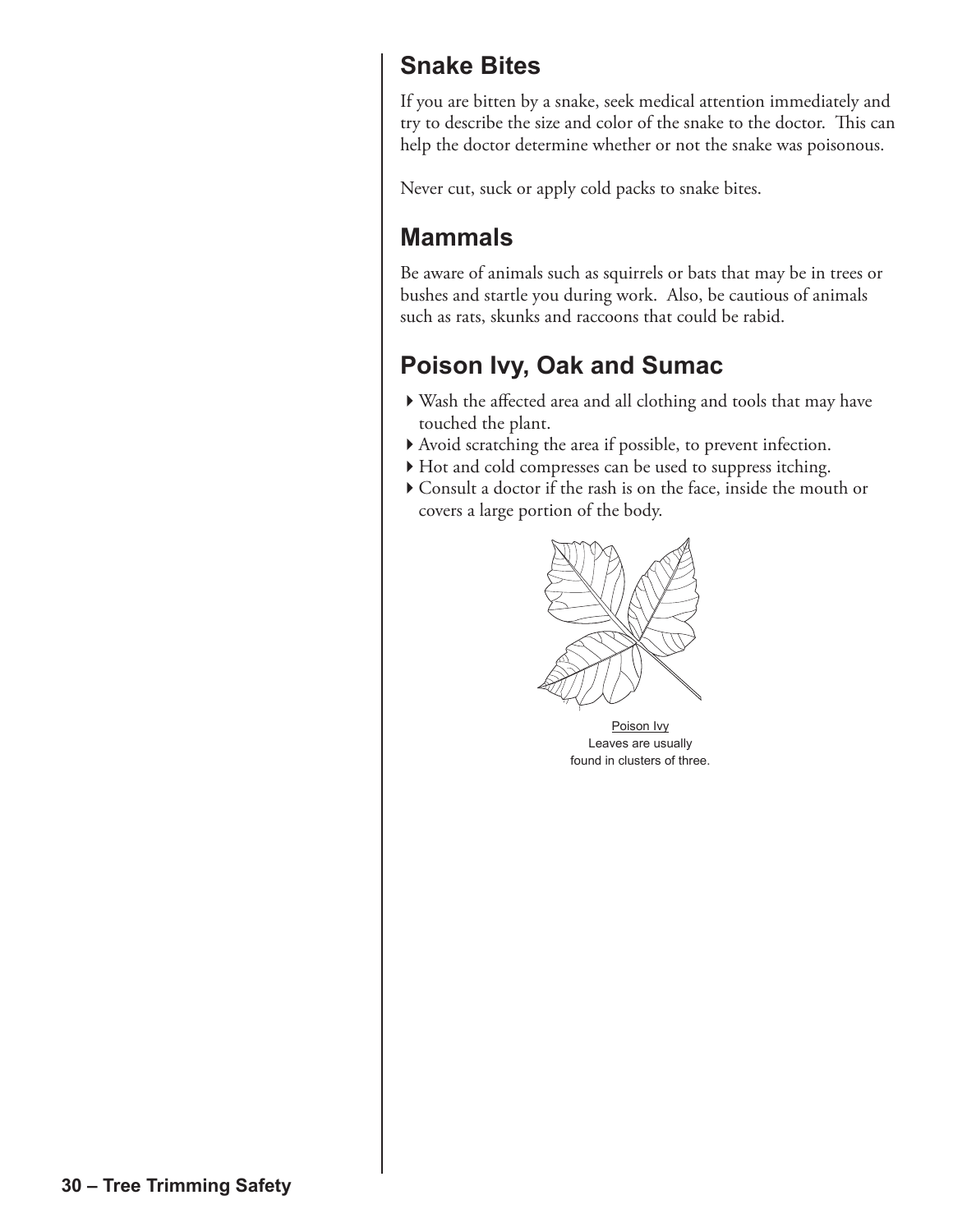## **Treating Cuts and Burns**

Minor cuts and burns can be treated on the job site. Seek medical attention if:

- 4Cuts are severely bleeding, more than one-half inch long and one-quarter inch deep, or the result of a puncture wound.
- $\triangleright$  Burn area covers more than one-fifth of the body with blisters, blisters occur on the hands, feet, face or genitalia, or if the skin is blackened or charred.

#### **Treating Cuts**

- ▶ Clean the area thoroughly.
- ▶ Remove any debris that may be in the wound.
- 4Apply pressure to the wound using gauze or a clean, absorbent cloth until the bleeding stops. If blood seeps through the cloth, do not remove it, continue adding more gauze or cloth over the previous one.
- 4Apply an antibiotic ointment and cover with a bandage or clean gauze.
- Allow wound to heal and keep dirt from creating infection by changing the bandage or gauze frequently.

 $\blacktriangleright$  If a limb has been amputated, elevate while applying direct pressure and call 911.

#### **Treating Burns**

- Cool the burn by placing it under cool running water or in a container of cool water for at least 15 minutes.
- $\triangleright$  Cover the area with gauze or a clean cloth.
- Allow burn to heal and keep dirt from creating infection by changing the gauze frequently.
- If blisters occur, do not break them. Cover with gauze and allow them to break on their own.

## **First Aid Kit Contents**

The following is a list of minimum requirements for workplace first aid kits as outlined by ANSI Standard Z308.1-2003\* .

- ▶ absorbent compress
- $\blacktriangleright$  adhesive bandages
- $\blacktriangleright$  adhesive tape
- $\triangleright$  individual-use antiseptic applications
- 4 individual-use burn treatment applications
- ▶ latex-free medical exam gloves
- $\triangleright$  sterile pads
- ▶ triangular bandage

\* ANSI Z308.1-2003 is published by the International Safety Equipment Association, Arlington, VA www.safetyequipment.org. Used with permission.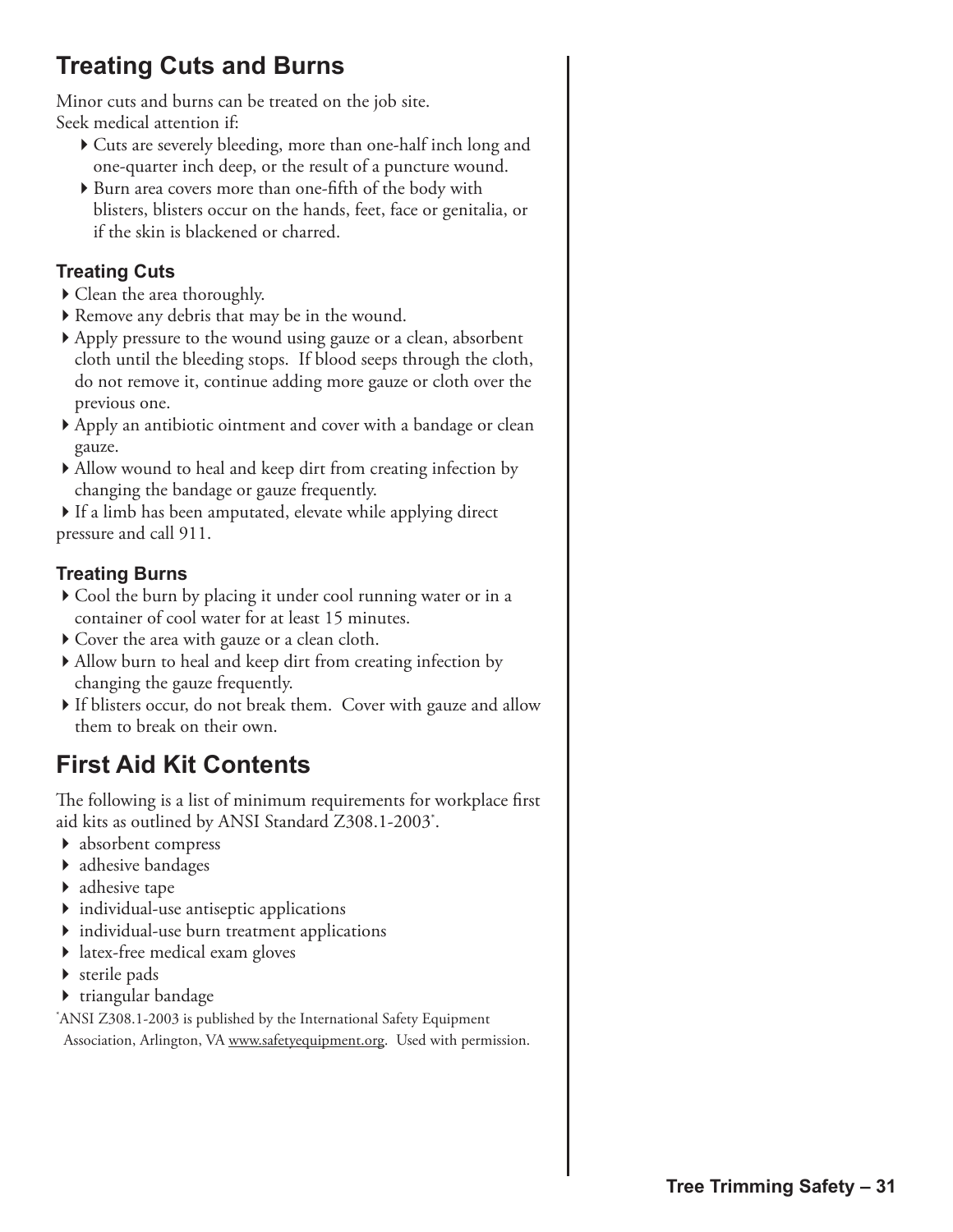### **Quiz Yourself**

#### **Answers can be found on page 40.**

Select the correct answer for the following sentences from the list below.

- a. Tallest
- b. Immediately
- c. Heat exhaustion
- d. Stinger
- e. Direct pressure
- f. Wash
- g. Water
- h. Frostbitten
- i. Breaks
- j. Lower

1. Stop a cut from bleeding by applying

- 2. Dizziness, light headedness, headache and fatigue are all symp toms of \_
- 3. Is is important to take frequent, short \_\_\_\_\_\_\_\_\_ when work ing outside.
- 4. To keep hydrated when working oustide, should drink \_\_\_\_\_\_\_ frequently throughout the day.
- 5. Lightning strikes the \_\_\_\_\_\_\_\_ objects.
- 6. Never rub a body part that has been \_\_\_\_\_\_\_\_\_.
- 7. The first step to treating an insect sting is to remove the \_\_\_\_\_.
- 8. If you contact poison ivy, oak or sumac, \_\_\_\_\_\_ the affected area as well as all clothing and tools.
- 9. Hypothermia occurs when body temperature drops to 95º  $or$   $\overline{\phantom{a}}$
- 10. If a person with a known allergy to insects is stung, call for help  $\_$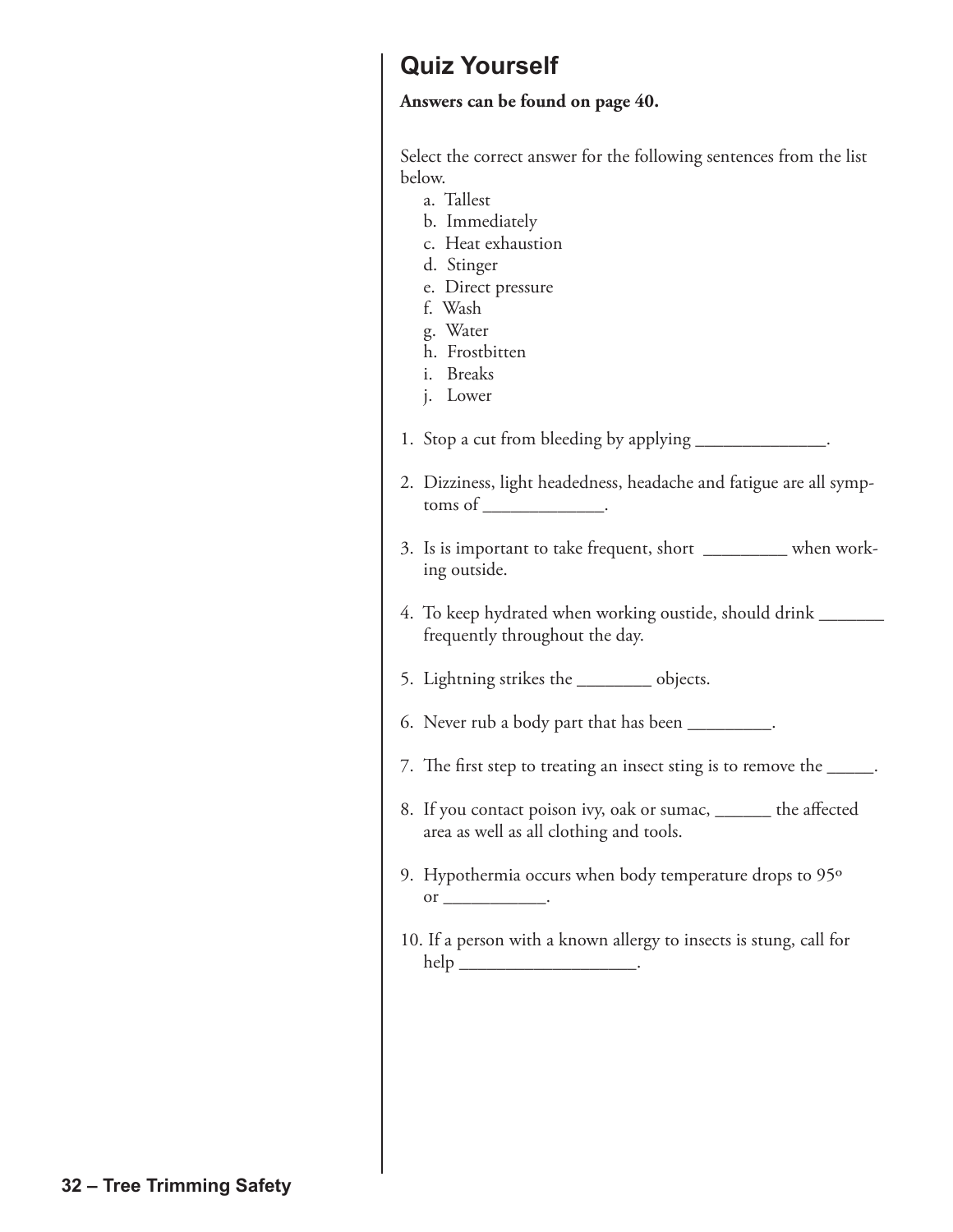## **Conclusion**

Tree trimming accidents can seriously injure or kill you. You have been presented with checklists, safety tips and exercises designed to help you avoid the most commonly reported causes of tree trimming injuries and deaths, as well as other important safety precautions to consider. Use this information to keep your work experience safe.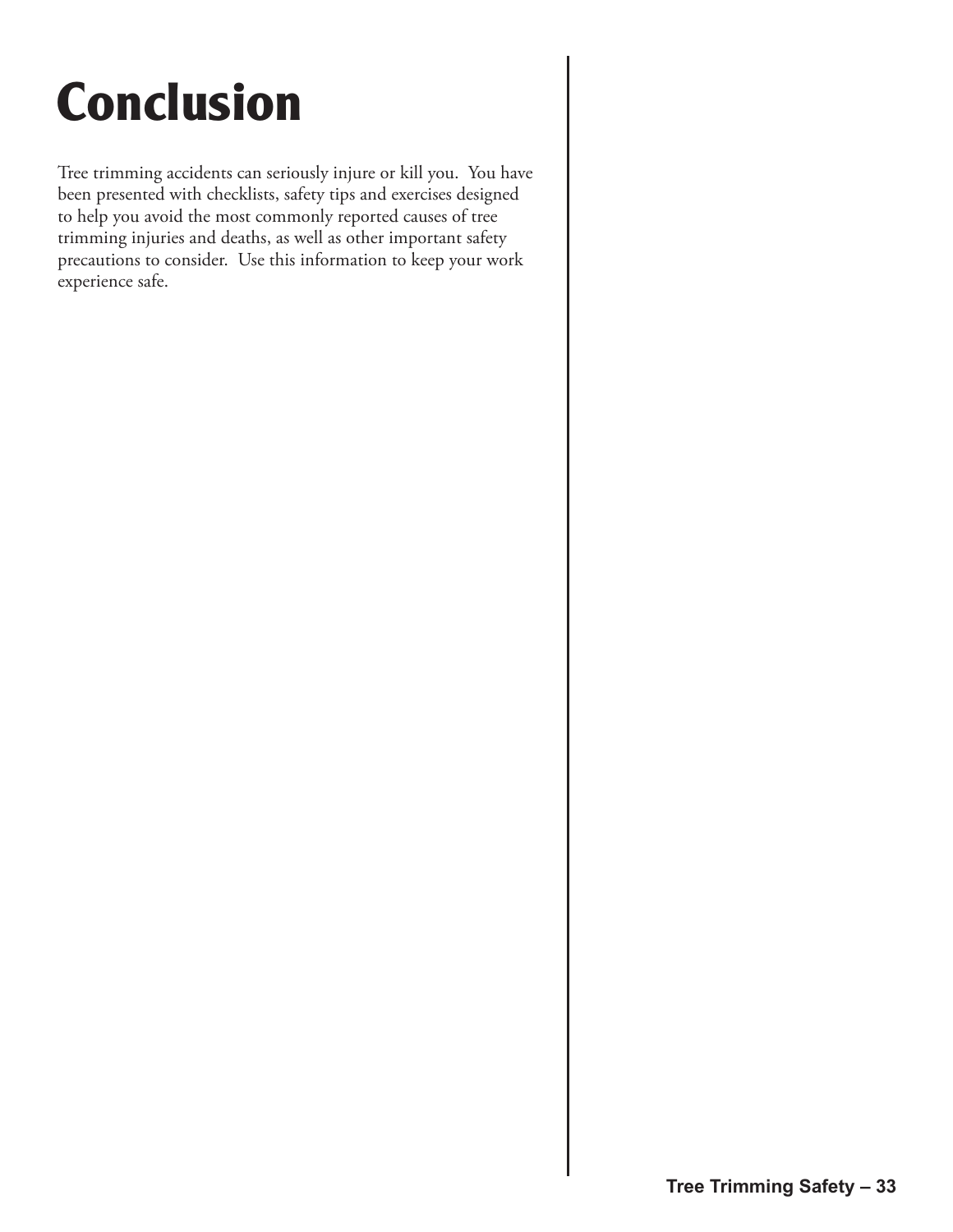### **Quiz Yourself**

#### Circle the correct answer. **Answers can be found on page 41.**

- 1. What are the most commonly reported causes of serious injury and death from tree trimming operations?
	- a. Scrapes, cuts and burns
	- b. Dehydration and fatigue
	- c. Falling, electrocution and struck by trees or limbs
- 2. \_\_\_\_\_\_\_\_\_\_ should be worn when operating a chainsaw.
	- a. Orange vest
	- b. Lightweight jacket and ball cap
	- c. Leg protection, safety glasses, face shield and hearing pro tection
- 3. Only \_\_\_\_\_\_\_\_\_\_ line-clearance tree trimmers are allowed within 10 feet of electrical lines.
	- a. Certified
	- b. Qualified
	- c. Unqualified
- 4. If you must work inside minimum distance requirements, con tact the \_\_\_\_\_\_\_\_ to have the power lines de-energized or shielded.
	- a. Supervisor
	- b. Plumber
	- c. Power company
- 5. Always tie \_\_\_\_\_\_\_ into the tree.
	- a. Ladders
	- b. Pole pruners
	- c. Hard hats

*Quiz continues on next page.....*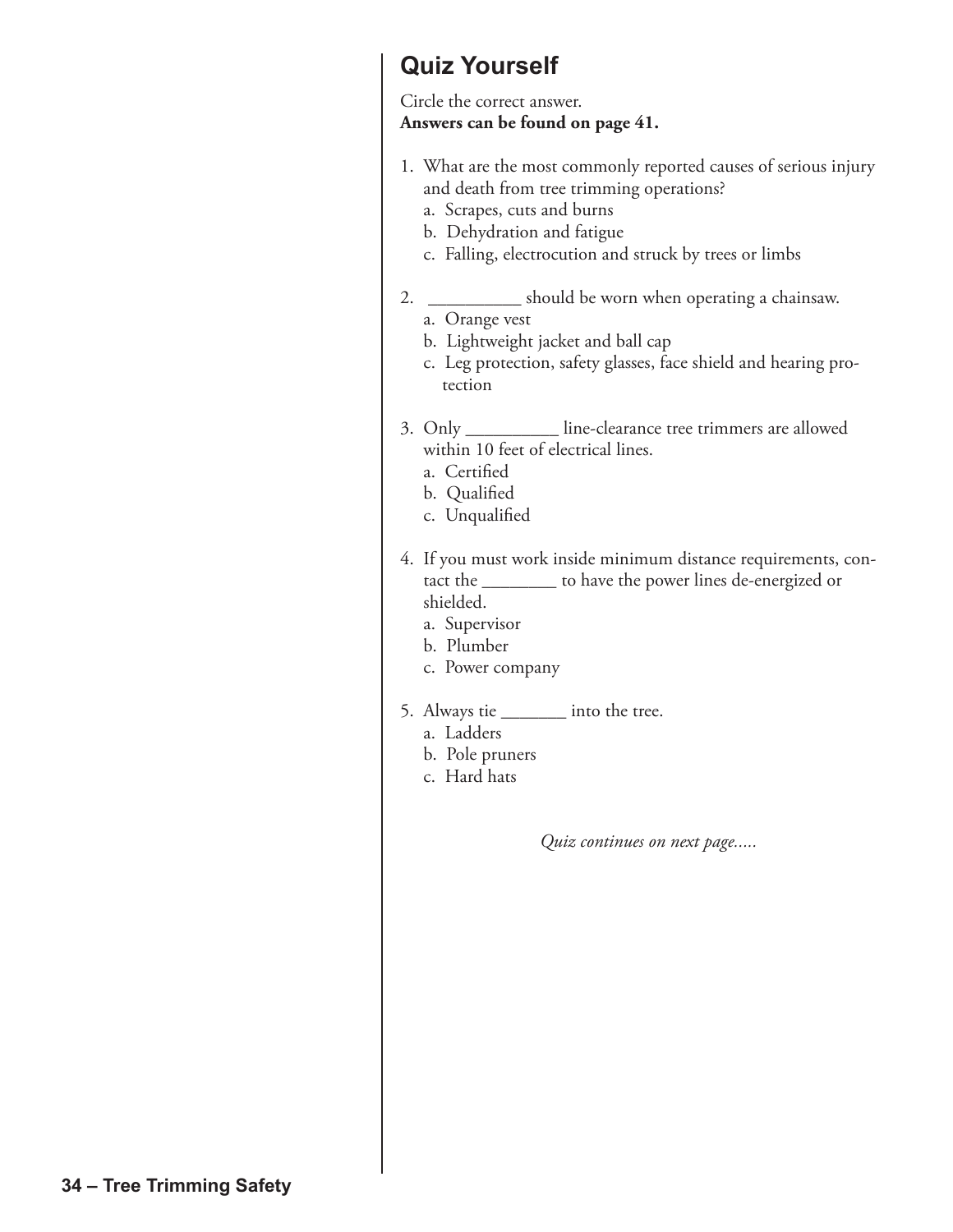Select the correct answer for the following sentences from the list below.

- a. Coolest
- b. Two-tree
- c. Thunder
- d. Escape areas
- e. Tip
- 6. Follow the \_\_\_\_\_\_\_\_\_\_ rule when felling trees.
- 7. When using a chainsaw, do not cut with the \_\_\_\_\_\_ of the saw blade.
- 8. Retreat to one of the two \_\_\_\_\_\_\_\_\_\_\_\_\_\_\_\_\_ as a tree is falling.
- 9. The heaviest work in summer should be done at the \_\_\_\_\_\_\_\_\_\_\_\_\_\_\_\_\_\_\_\_\_\_\_\_\_\_\_ part of the day.
- 10. If you can hear \_\_\_\_\_\_\_\_ then you are able to be struck by lightning.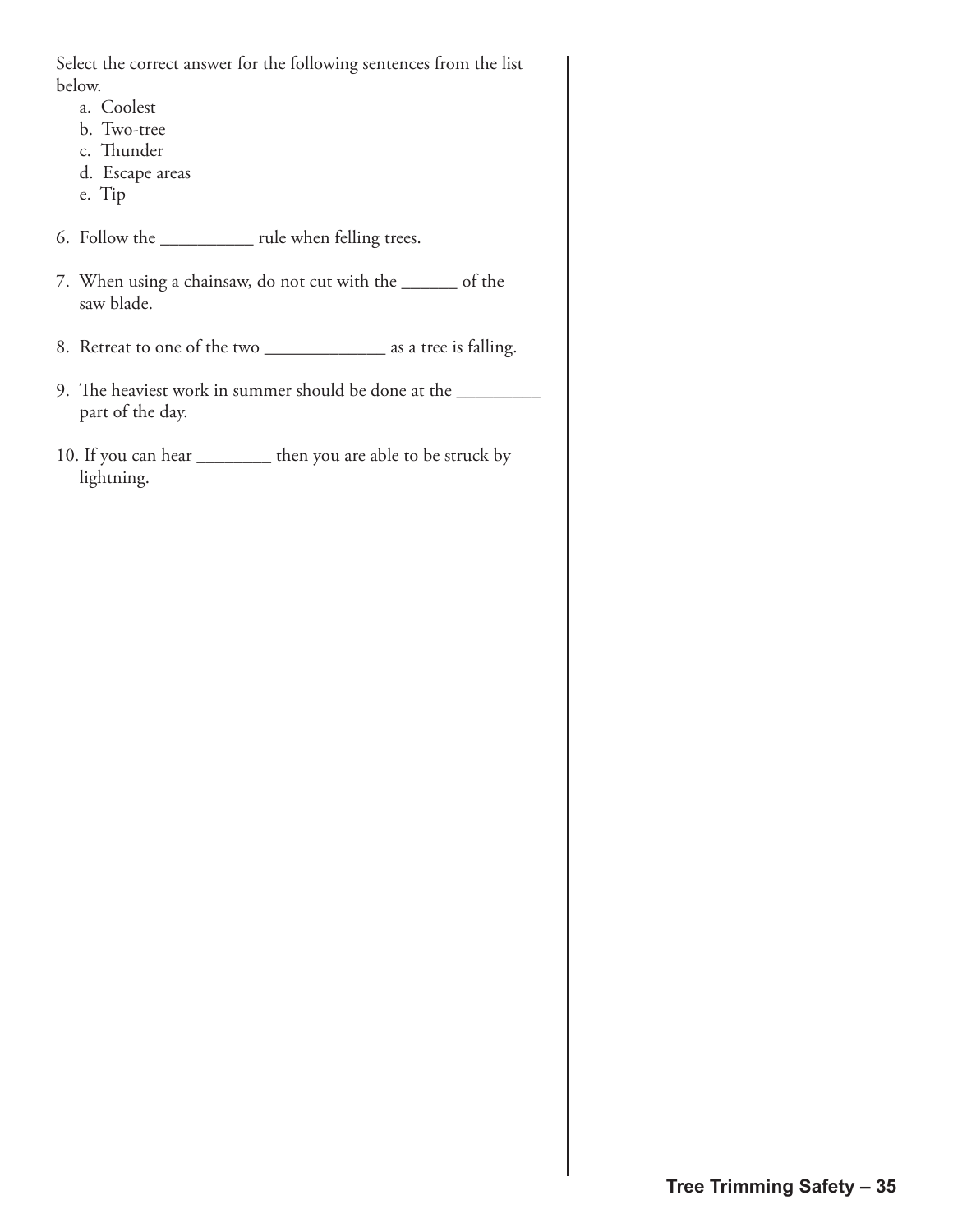## **Quiz Yourself Solutions**

## **Lesson 1**

Select the correct answer for the following sentences from the list below.

- a. Danger
- b. Cut-resistant
- c. Alcohol
- d. Triangle
- e. Electrocution
- 1. Do not operate machinery if you are under the influence of drugs or <u>C</u>.
- 2.  $\qquad \qquad \bullet$  , falls from trees and being struck by trees or limbs are the three most commonly reported causes of serious tree trimming accidents.
- 3. The  $\frac{d}{d}$  shape is the symbol for caution.
- 4. Leg protection consisting of **b** material is required when operating a chainsaw.
- 5. **a** is the most serious safety message.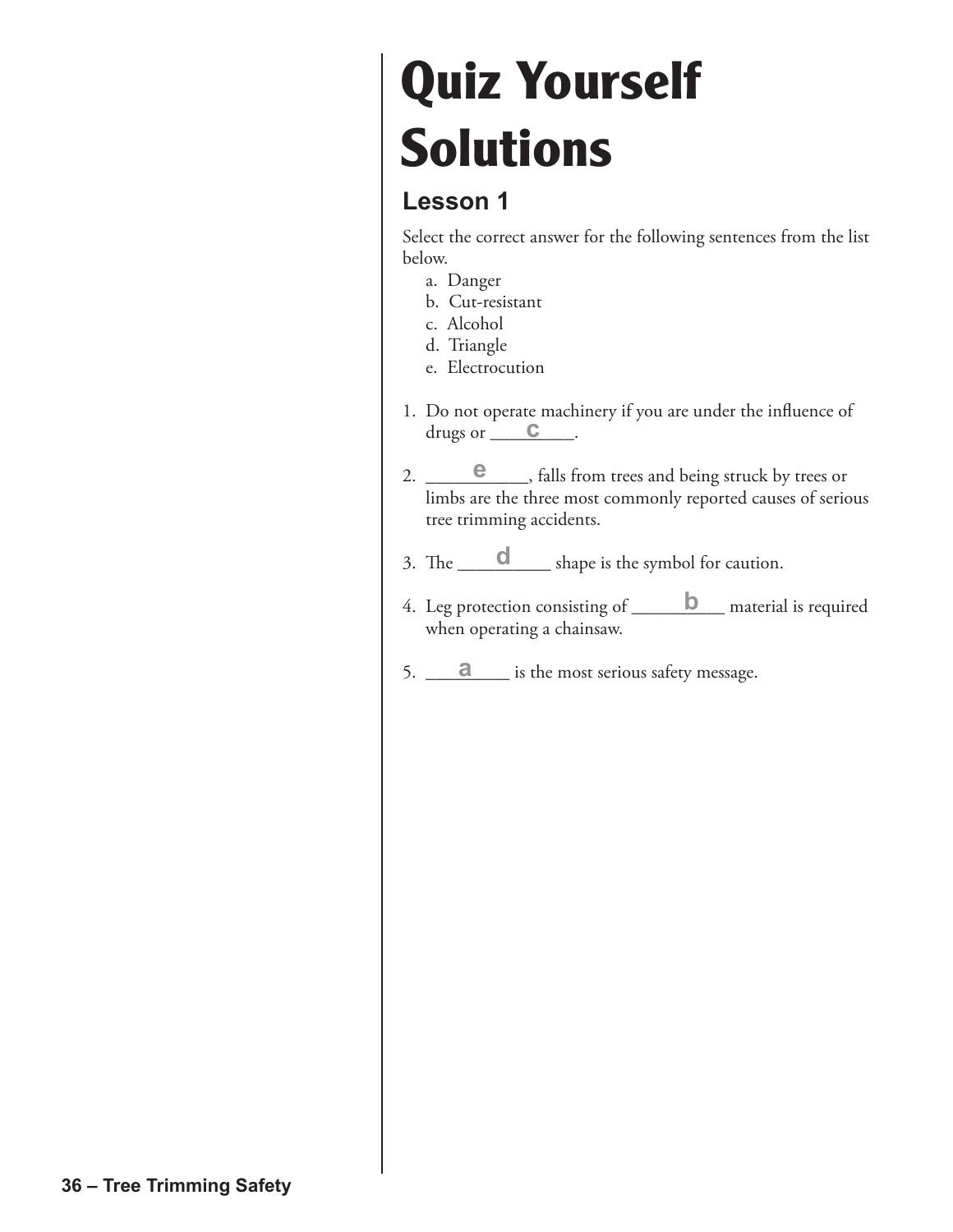Select the correct answer for the following sentences from the list below.

- a. Arc
- b. Qualified
- c. Minimum
- d. Equipment
- 1. You must follow the <u>C</u> approach distances until is is certain lines have ben de-energized or shielded.
- 2. Electricity can **a** ; meaning you can be electrocuted even when you are near, but not touching the power line.
- 3. Additional training, that is beyond the scope of this book, is required to become a **b** line clearance tree trimmer.
- 4. Minimum approach distances also apply to \_\_\_\_\_\_\_\_\_\_\_\_. **d**

#### Choose One:

- I am a \_\_\_\_\_\_\_\_\_\_ line-clearance tree trimmer.
- a. unqualified
- b. qualified.
- (**Answer will depend upon qualification of employee)**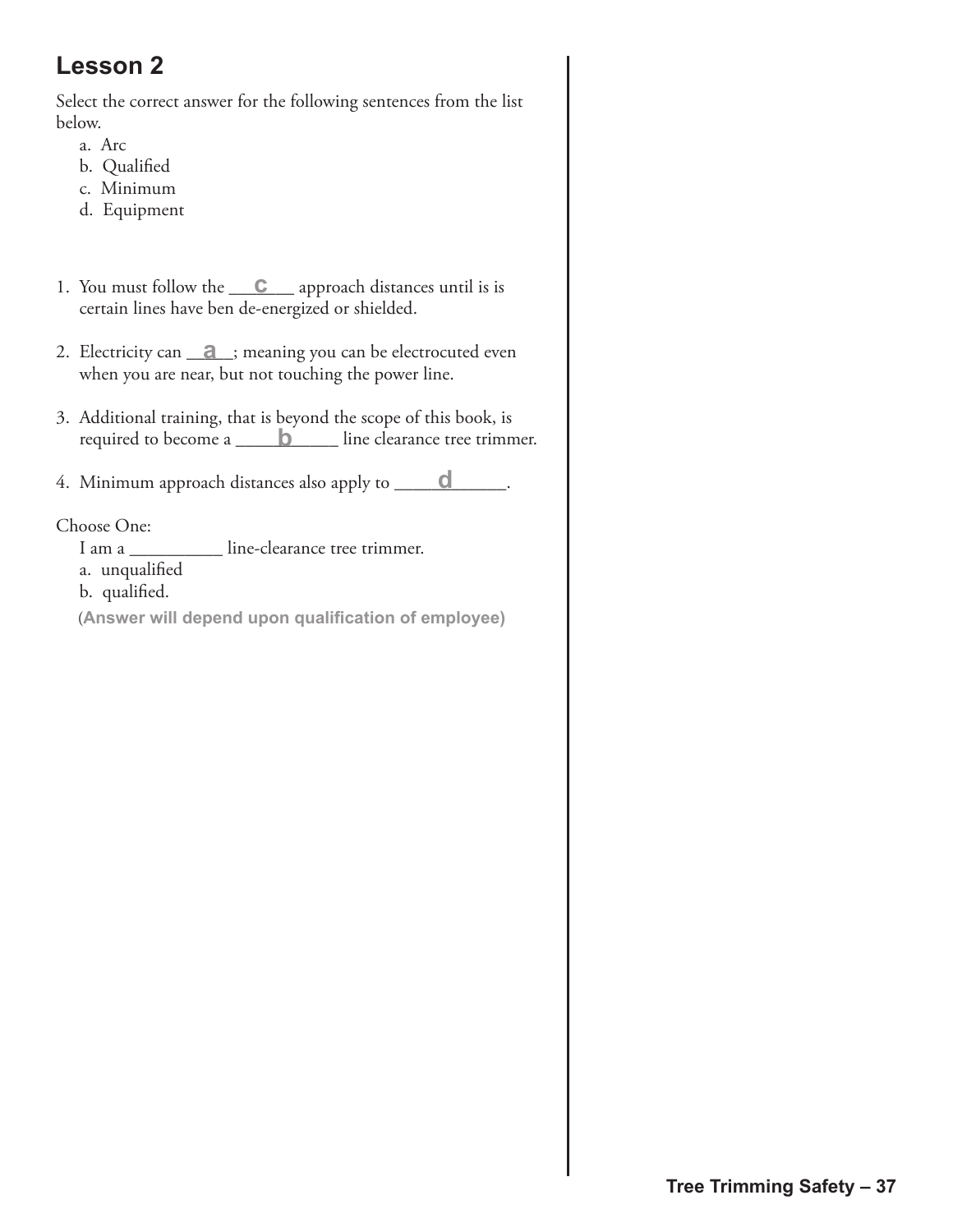Select the correct answer for the following sentences from the list below.

- a. Anchor
- b. Bowline
- c. Aerial device
- d. Stopper
- e. Lifeline
- f. Prusik
- 1. A Blake's hitch should always include a figure eight \_\_\_\_\_\_\_\_\_ knot. **d**
- 2. Use an <u>C</u> to trim trees that are too dangerous to climb.
- 3. Never \_\_\_\_\_\_\_\_\_ yourself into the tree you are working on. **a**
- 4. A Clove hitch should never be used as a **e**

**f**



 $5.$   $\frac{1}{2}$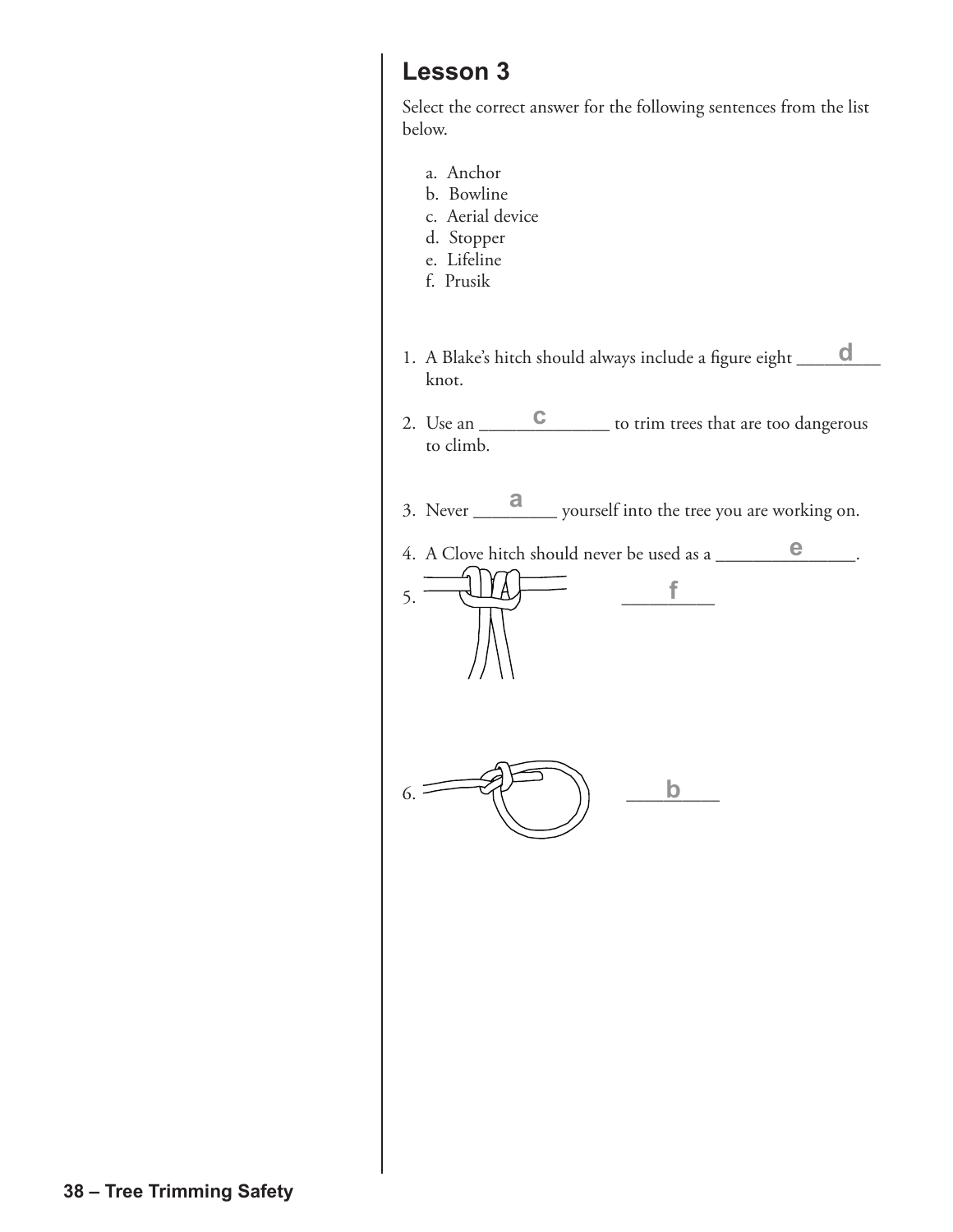Select the correct answer for the following sentences from the list below.

- a. Back
- b. Off
- c. Above
- d. Ground
- e. Branches
- f. Hinge wood
- g. Open-face
- 1. Never operate a chainsaw <u>C</u> your chest.
- 2. \_\_\_\_\_\_\_\_\_\_\_ is a piece of wood equal to 1/10th the tree's **f** diameter that is left uncut.
- 3. When carrying a chainsaw, always turn the engine  $\Box$
- 4. Always start a chainsaw on the  $\Box$
- 5. The  $\Box$  **g** notch forms a 90° angle.
- 6. Never turn your \_\_\_\_\_\_\_\_\_\_ to a tree being felled. **a**
- 7. Circle the two escape areas.

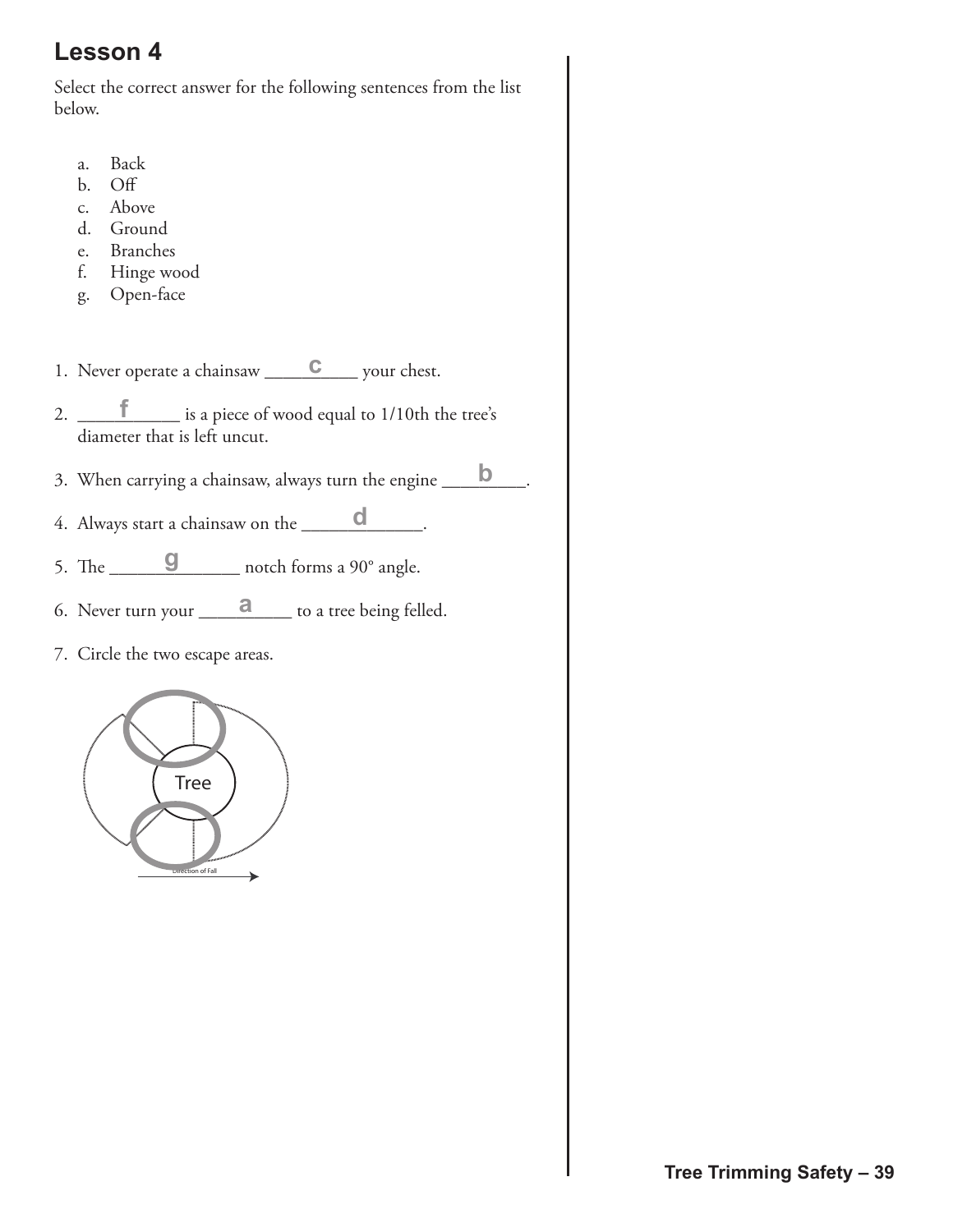Select the correct answer for the following sentences from the list below.

- a. Tallest
- b. Immediately
- c. Heat exhaustion
- d. Stinger
- e. Direct pressure
- f. Wash
- g. Water
- h. Frostbitten
- i. Breaks
- j. Lower

1. Stop a cut from bleeding by applying \_\_\_\_\_\_\_\_\_\_\_\_\_\_. **e**

- 2. Dizziness, light headedness, headache and fatigue are all symptoms of  $\qquad \qquad \mathbf{C}$ .
- 3. Is is important to take frequent, short  $\Box$  when working outside. **i**
- 4. To keep hydrated when working outside, I should drink <sup>1</sup>/<sub>2</sub> fo Reep hydrated when working outside
- 5. Lightning strikes the  $\overline{a}$  objects.
- 6. Never rub a body part that has been  $\_\_$ **h**
- 7. The first step to treating an insect sting is to remove the **d**.
- 8. If you contact poison ivy, oak or sumac, <u>f</u> the affected area as well as all clothing and tools.
- 9. Hypothermia occurs when body temperature drops to 95º **j** or  $\Box$
- 10. If a person with a known allergy to insects is stung, call for  $help$   $b$ . **b**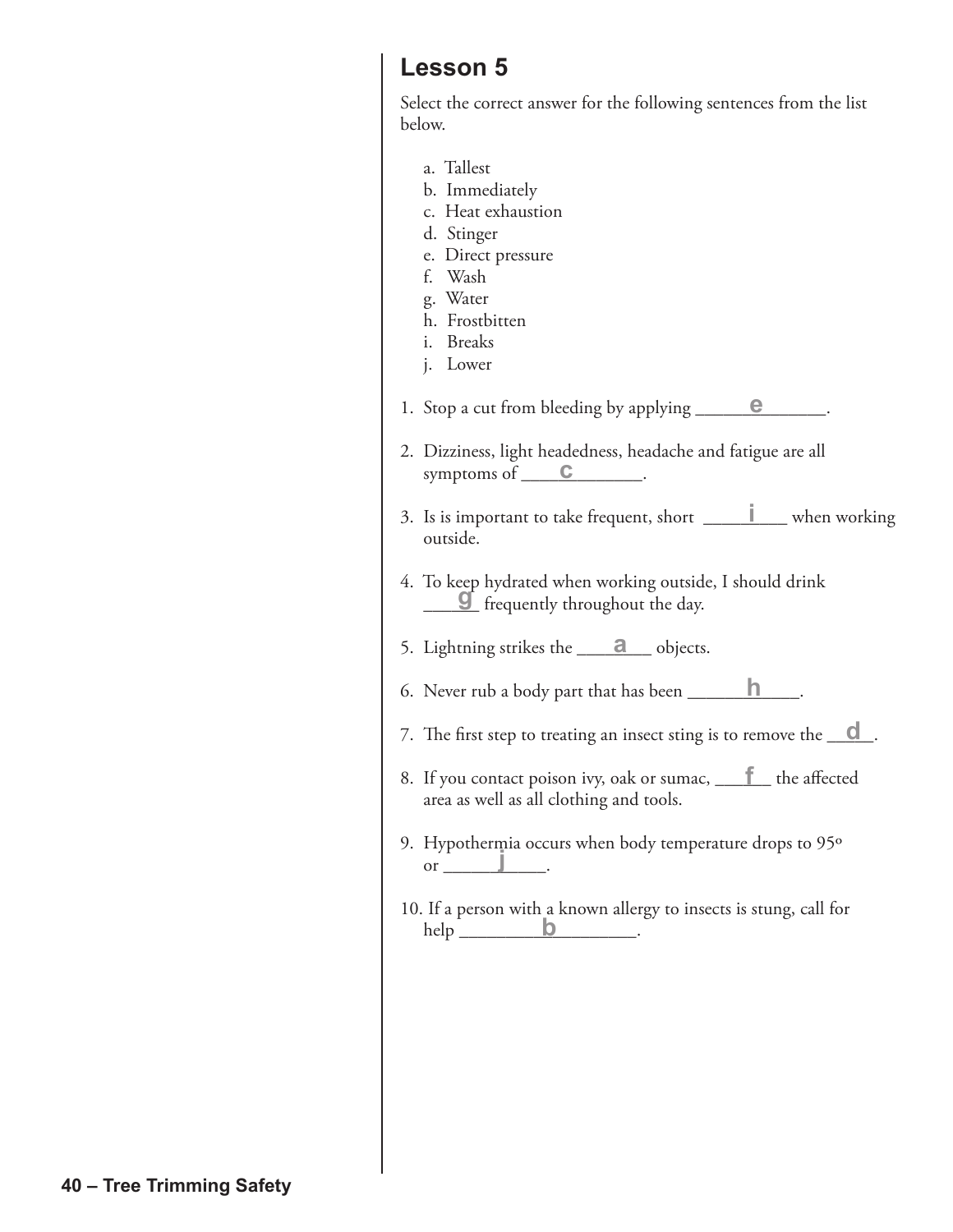## **Conclusion**

Circle the correct answer.

- 1. What are the most commonly reported causes of serious injury and death from operating wood chippers/shredders?
	- a. Scrapes, cuts and burns
	- b. Dehydration and fatigue
	- c. Falling, electrocution and struck by trees or limbs
- 2. \_\_\_\_\_\_\_\_\_\_ should be worn when operating a chainsaw.
	- a. Orange vest
	- b. Lightweight jacket and ball cap
	- c. Leg protection, safety glasses, face shield and hearing pro tection
- 3. Only \_\_\_\_\_\_\_\_\_\_ line-clearance tree trimmers are allowed within 10 feet of electrical lines.
	- a. Certified
	- b. Qualified
	- c. Unqualified
- 4. If you must work inside minimum distance requirements, con tact the \_\_\_\_\_\_\_\_ to have the lines de-energized or shielded.
	- a. Supervisor
	- b. Plumber
	- c. Power Company
- 5. Always tie into the tree.
	- a. Ladders
	- b. Pole pruners
	- c. Hard hats

Select the correct answer for the following sentences from the list below.

- a. Coolest
- b. Two-tree
- c. Thunder
- d. Escape areas
- e. Tip
- 6. Follow the  $\qquad \qquad b \qquad$  rule when felling trees.
- 7. When using a chainsaw, do not cut with the <u>e</u> of the saw blade.
- 8. Retreat to one of the two **d** as a tree is falling.

9. The heaviest work in summershould be done at the \_\_\_\_\_\_\_\_\_\_ **a** part of the day.

10. If you can hear <u>C</u> then you are able to be struck by lightning.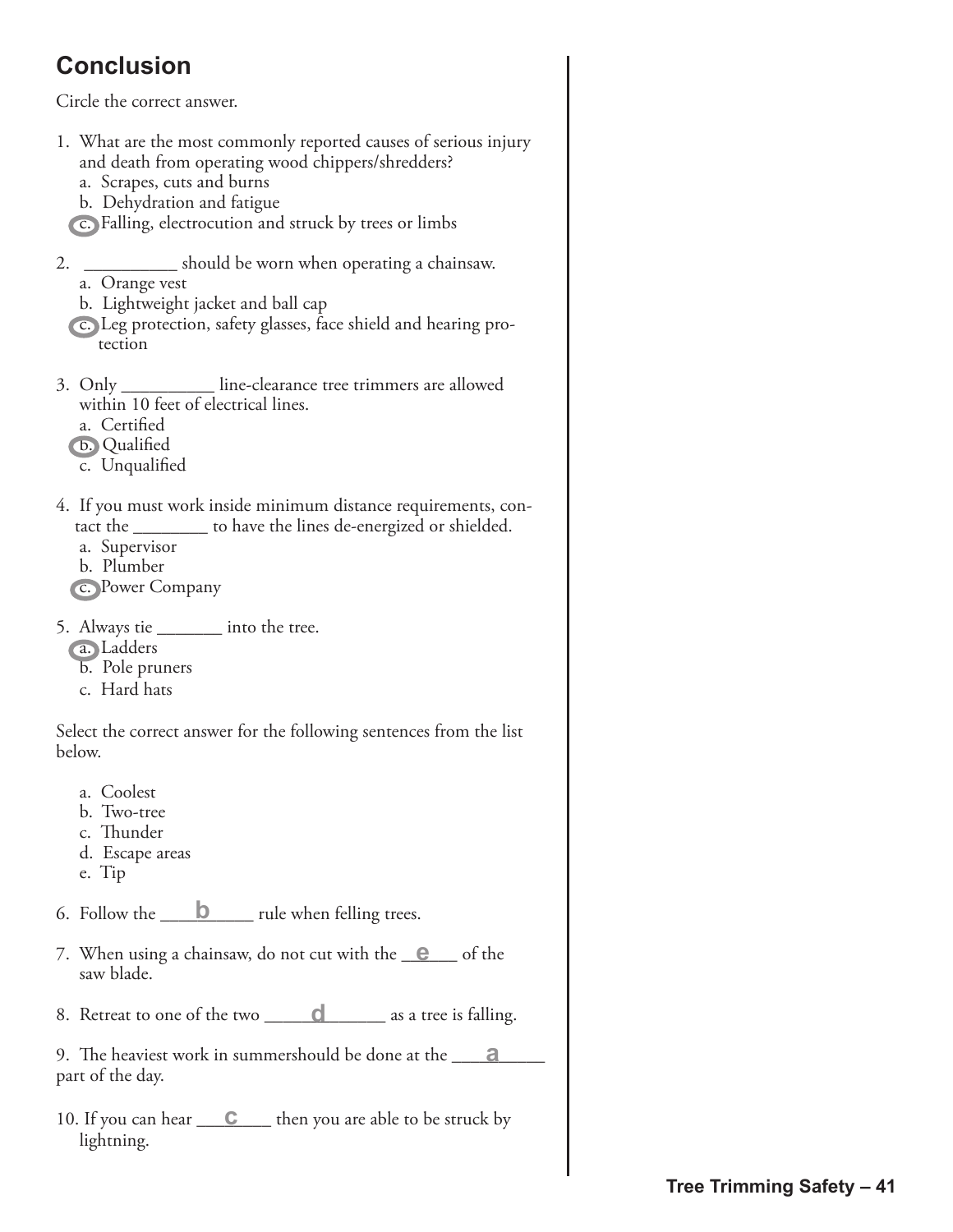This page left blank intentionally for notes.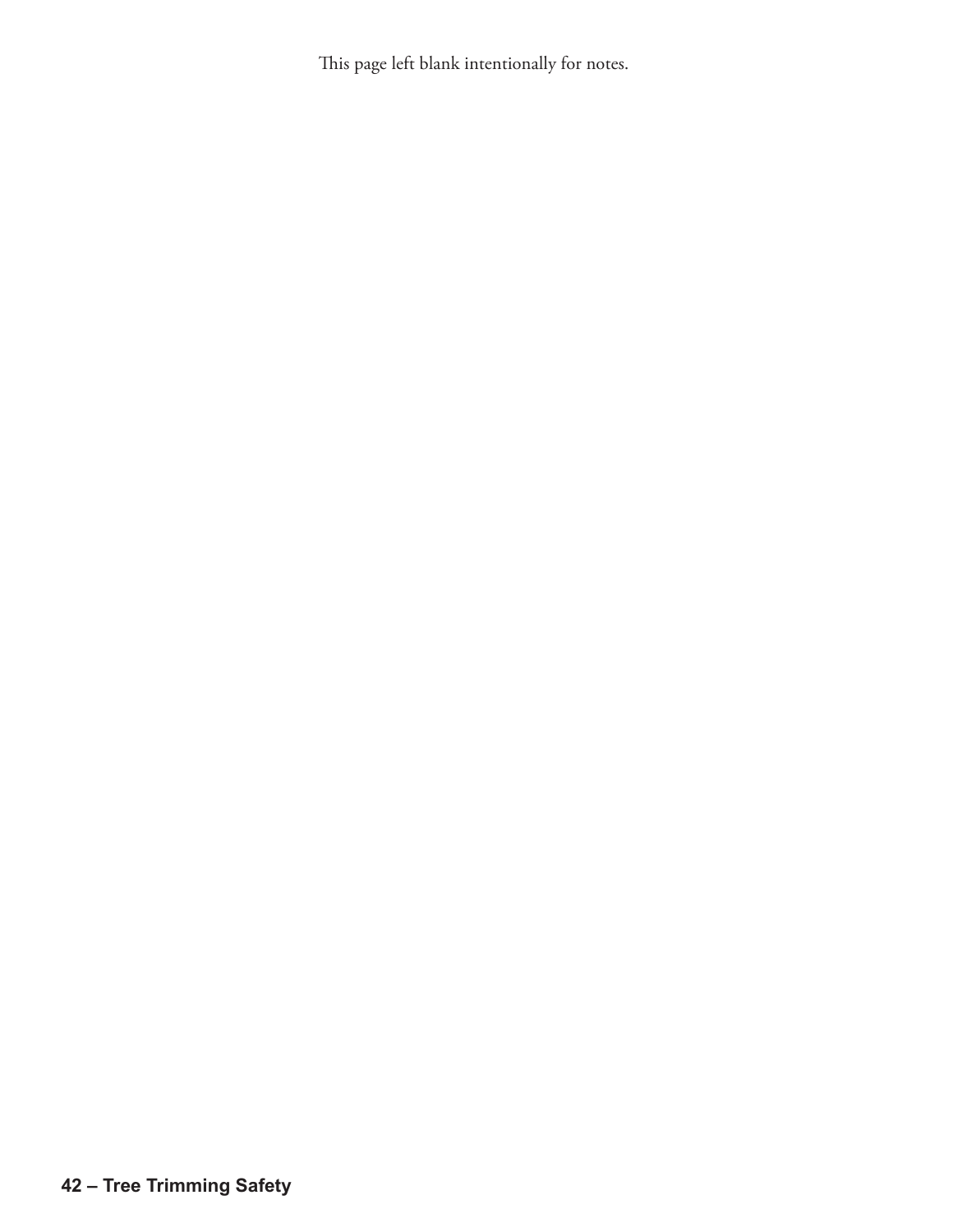This page left blank intentionally for notes.